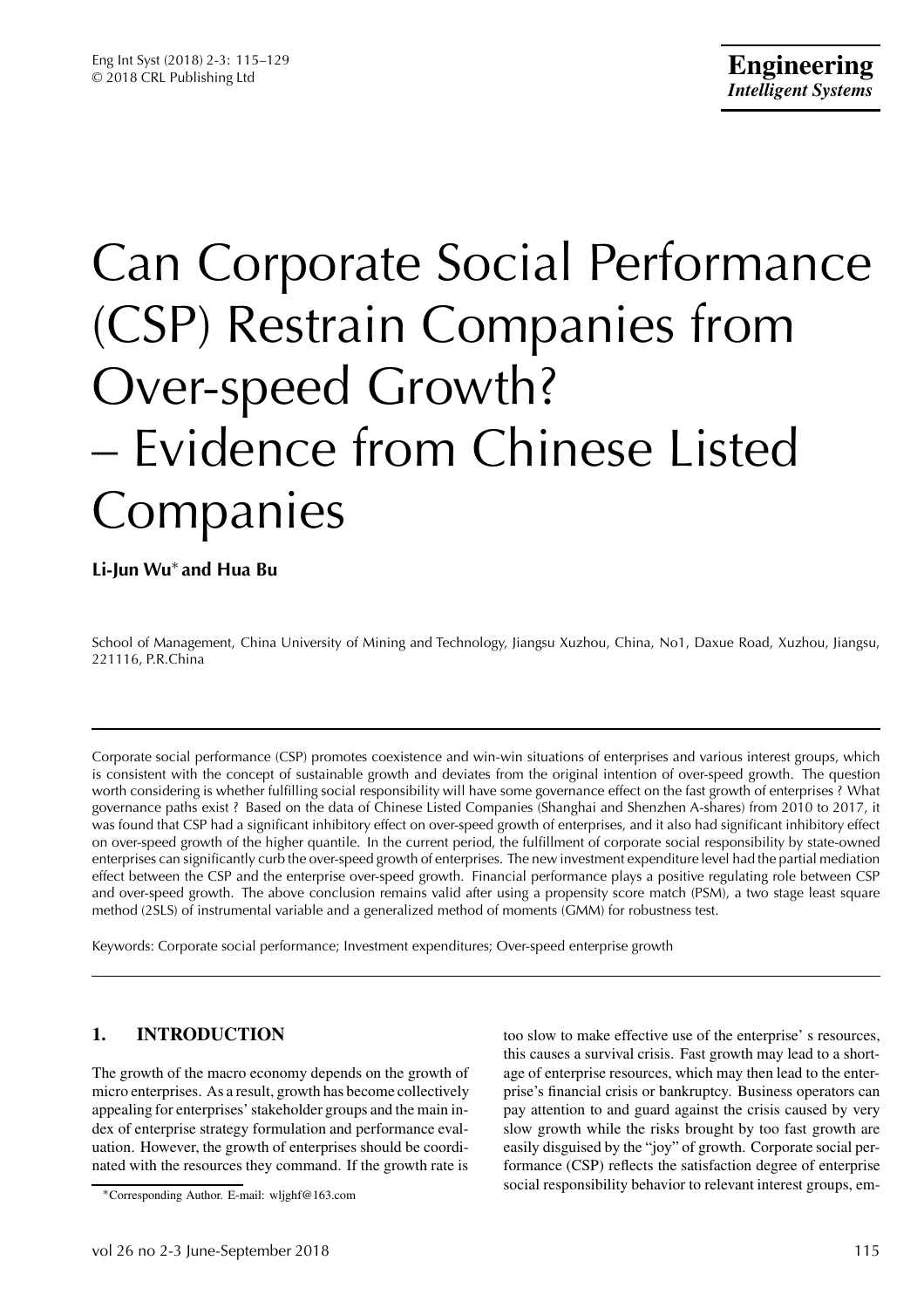phasizes coexistence and win-win situations for relevant interest groups and enterprises, is consistent with the concept of long-term sustainable development of enterprises and deviates from the original intention of over-speed growth. Therefore, it is worth considering whether the fulfillment of social responsibility has any governance effect on the over-speed growth of enterprises. What is the role of investment expenditure in the governance path of corporate social responsibility. How does this relate to excessive growth? This is the question this paper is trying to answer.

The contribution of this paper is as follows: (1) Although many domestic and foreign scholars have studied the relationship between CSP, corporate value and financial performance, few scholars have analyzed the governance effect of CSP, from the perspective of corporate over-speed growth. Therefore, this paper enriches the literature on the economic consequences of CSR. (2) This paper analyzes the internal mechanism of CSP, influencing over-speed growth, which enriches the company growth theory and supplements the literature on the analysis of causes of over-speed growth; (3) In addition to the quantile regression method, the paper presents a detailed picture of the overall effect of CSP on the management of over-speed growth, which is helpful to clarify the differential impact of CSP on varying degrees of over-speed growth.

The remainder of the paper is organized as follows. The following section briefly reviews the domestic and foreign related literature. Section 3 puts forward the research hypothesis of this paper in combination with relevant theories and the reality of Chinese influence. Section 4 describes the data, defines variabes and constructs model. Section 5 presents empirical results. Section 6 conducts some robustness test. Section 7 concludes the paper.

## **2. LITERATURE REVIEW**

## **2.1 Economic consequences of CSP**

Corporate social performance (CSP), also known as social performance, refers to the sum of the principle of corporate social responsibility, social response processes and observable results related to social relations (Wood, 1991). It reflects the influence of corporate social responsibility behavior on social welfare and stakeholders, reflects the result of corporate social responsibility fulfillment, represents the degree to which corporate behavior meets stakeholders, and depicts the real performance of corporate social responsibility. Since Bragdon and Malin first empirically tested the relationship between corporate social responsibility and financial performance in 1972, many domestic and foreign scholars have conducted research on this topic. However, due to the differences between corporate social responsibility and financial performance measurement methods, the research on the relationship between them has not reached consistent conclusions. In addition, the conclusion of positive, negative (or no relationship) between them has been confirmed in different literature (Margolis et al., 2009, Liu Yuhuan et al., 2014) depending on the research. Current research fails to distinguish the performance of social responsibility and the quality of social responsibility

disclosure strictly, and the selection of evaluation indicators is confusing, resulting in a lack of reliability of the current research conclusions. Later, scholars began to pay attention to the impact of corporate social responsibility on specific financial activities of enterprises, such as the impact of corporate social responsibility on investment activities (Benlemlih, 2016, Cao Yayong et al., 2013) and the impact on financing activities (EI Ghoul et al., 2011; Wu et al., 2014; Benlemlih, 2015; Xiao Xiang et al., 2013;Huang Jianyuan et al., 2016) as well as the impact on the disclosure of enterprise information (Choi and Pae, 2011;Cho et al., 2013; Cui et al., 2012).

# **2.2 Causes and economic consequences of over-speed enterprise growth**

The benign growth of enterprises is sustainable growth, which requires enterprises to consider the development of society and the environment, while making full use of existing resources to pursue economic interests, so as to achieve sustainability and growth. Generally, the sustainable growth rate is used to measure the maximum rate of growth of company sales without exhausting financial resources (Robert C. Higgins, 1977). The over-speed growth is defined as the difference between the real growth rate and the sustainable growth rate. Many scholars have studied the economic consequences brought by the over-speed growth of enterprises and they believe that growth management is a crucial enterprise strategy. Excessive emphasis on growth may lead to a "growth fetish" (Zhou et al., 2013), excessive growth will reduce profitability (Zhang tao et al., 2016) and corporate financial flexibility (Zhou longbo et al., 2014), significantly increasing the probability of financial crisis (Cui xuegang, 2007). The research on factors influencing enterprise growth focuses on institutional and policy factors (Jia Liangding, 2005), enterprise scale and financial risk (Shi Ping, 2010), profitability (Zhang Tao et al., 2016), R&D expenditure (Sun Weifeng, 2013) and management characteristics (Guo Daoyan et al., 2016).

Although there is abundant research on social responsibility and over-speed growth, few scholars have conducted research on whether CSP affects the over-speed growth of enterprises and the mechanism of fulfilling social responsibility on overspeed growth of enterprises.

## **3. THEORETICAL ANALYSIS AND RE-SEARCH HYPOTHESES**

From the perspective of stakeholders and the analysis of resource dependence theory, social responsibility is considered to be the economic and non-economic responsibility of consumers, suppliers, governments, employees, communities and non-profit institutions, while bearing the economic responsibility to shareholders, emphasizing the importance of resources provided by related interest groups and paying attention to the coexistence and win-win of enterprises and related interest groups. Sustainable growth advocates that enterprises should not sacrifice long-term interests for immediate interests. So, the concept of corporate social responsibility coincides with the idea of sustainable growth. Over-speed growth is a kind of growth beyond the constraint of internal and exter-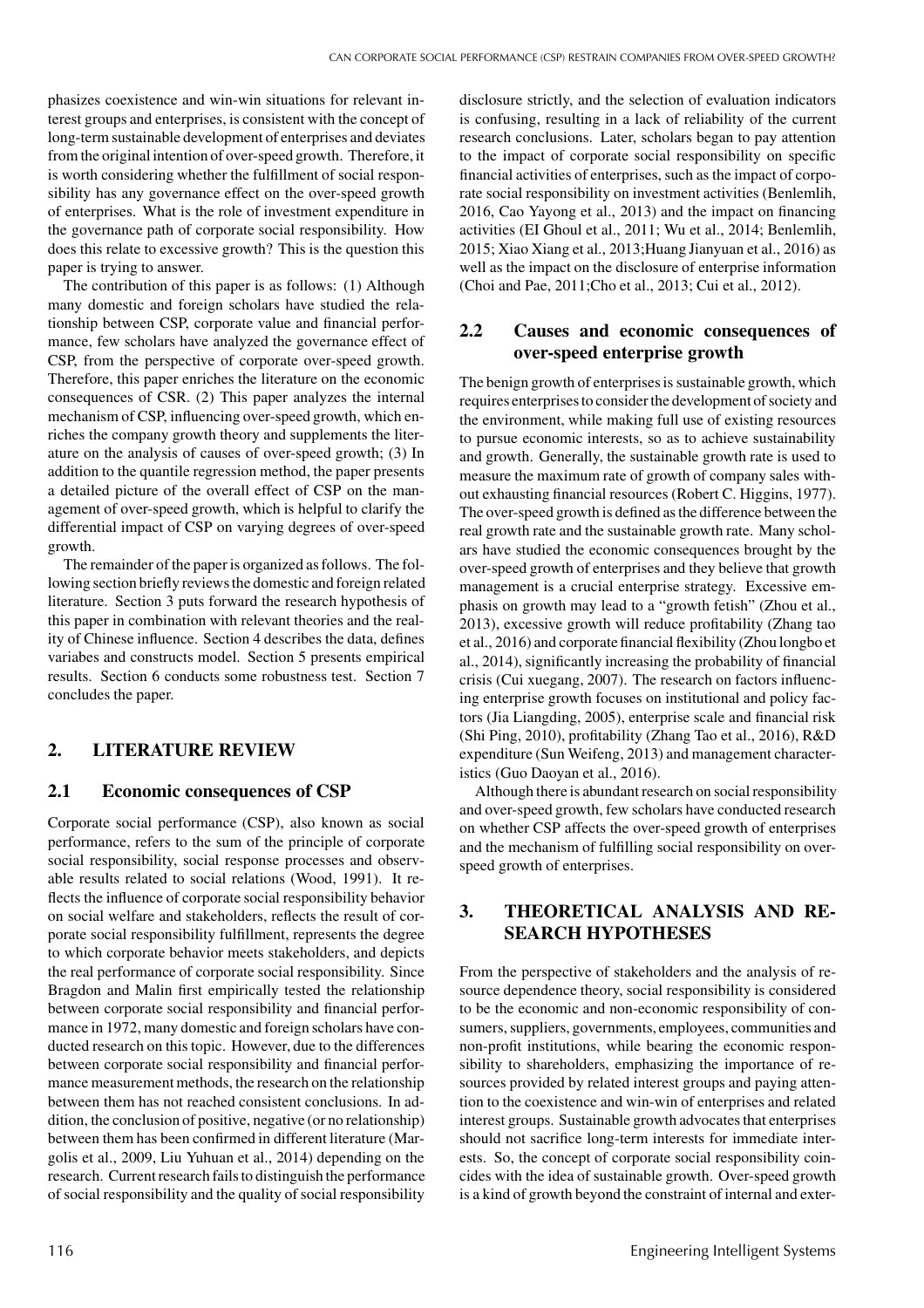nal resources. In the long run, it is a kind of growth mode that cannot increase enterprise value. Based on the above analysis, the fulfillment of corporate social responsibility helps to achieve sustainable growth, which will restrain the over-speed growth of enterprises. In view of the above analysis,this paper proposes the following research hypotheses:

# **Hypothesis 1: Limiting other conditions, CSP has a significant inhibiting effect on over-speed growth**

It is a fact that state-owned enterprises have natural political connections with the government. While pursuing the goal of maximizing profits, they also bear a series of special noneconomic goals such as improving the local employment rate, protecting the environment and maintaining social stability (Li and Xia, 2008). Moreover, the social responsibility of stateowned enterprises is primarily to achieve these non-economic goals (Huang Sujian, 2006). Therefore, compared with nonstate-owned enterprises, state-owned enterprises are a special enterprise organization undertaking both economic and noneconomic goals (Bai et al., 2006). It can be seen that under the same conditions, state-owned enterprises undertake more social responsibilities than non-state-owned enterprises from the very beginning (Jing and McDermott, 2013; Yin, et al, 2014), and the high level of CSR performance of state-owned enterprises helps curb the over-speed growth of enterprises. The main goal of private enterprises is to maximize profits. However, in order to ease financing constraints, private enterprises establish political connections and fulfill their CSR. This has become a strategic behavior of many private enterprises (Li shu, Xie Xiaoyan, 2014). Therefore, private enterprises will also actively improve the performance level of CSR, which in turn will restrain the over-speed growth of enterprises. In view of this, this paper proposes the following research hypothesis:

# **Hypothesis 2: The inhibiting effect of CSP on the over-speed growth of enterprises does not change due to the nature of enterprise property rights**

Based on the "tool hypothesis" of managerialism (Quan Xiaofeng et al., 2015), enterprises engaged in social responsibility serve the interests of management rather than shareholders. The benefits are enjoyed by management, while risks and costs are paid by shareholders (Friedman, 1970). Following the theoretical line of neoclassical economics, it is believed that corporate social responsibility increases the unnecessary costs in companies (Aupperle et al., 1985; Mc Williams & Siegel, 2000; Jensen, 2002), crowding out company resources, thus reducing the investment expenditure of enterprises. Since the implementation of domestic investment stimulus policies in 2008, capital investment has been the main driver of China's rapid macroeconomic growth and the rate of capital investment has been rising. For micro-enterprises, management's application of four basic financial strategies— financing, investment, operation and profit distribution—is the internal cause of the enterprise's over-speed growth, while investment activity is the key link to the enterprise's over-speed growth and the increase of investment expenditure is one of the preconditions for the enterprise's over-speed growth. As mentioned above, the increase of enterprise investment expenditure will lead to the over-speed growth of enterprises. Therefore, it can be speculated that the fulfillment of corporate social responsibility squeezes the investment expenditure and thus reduces the over-speed growth of enterprises. In view of this, this paper proposes the following research hypothesis:

# **Hypothesis 3: CSP restrains the over-speed growth by "squeezing" the new investment expenditure; that is, the level of newly increased investment expenditure plays a mediating effect role between the CSP and over-speed growth**

The improvement of financial performance will lead to the increase of internal capital accumulation (Zhang Tao,2016) and promote enterprise growth (Cowling,2004; ZhangTao, 2016). If hypothesis 1 is established, that is, CSP has an inhibitory effect on the over-speed growth of enterprises, then with the improvement of financial performance, enterprises are likely to experience over-speed growth. Therefore, the inhibiting effect of social responsibility on the over-speed growth of enterprises will be enhanced with the improvement of financial performance, that is, financial performance plays a regulating role between the CSP and the over-speed growth of enterprises. In view of this, this paper proposes the following research hypothesis:

# **Hypothesis 4:**

Financial performance plays a positive regulating role between CSP and over-speed growth, that is, with the improvement of financial performance, the inhibiting effect of CSP on over-speed growth will be enhanced.

# **4. RESEARCH DESIGN**

## **4.1 Sample selection and data sources**

This study adopted the data of A-share listed companies in Shanghai and Shenzhen from 2010 to 2017 and made the following screening: (1) excluding financial and insurance listed companies; (2) eliminating listed companies with missing data; (3) excluding \*ST and ST companies; (4) eliminating samples with negative real growth rate;(5) eliminating samples with negative sustainable growth rate. In order to ensure the robustness of the results in the analysis, the main continuous variables were winsorized at the top and bottom 1

## **4.2 Variable definitions**

## **(1) over-speed growth**

The classic model of sustainable growth rate is Higgins' model of sustainable growth and Van Horn's model of sustainable growth. Considering the availability of data and referring to the research of Guo Daoyan et al. (2016), the sustainable growth model of Higgins' was adopted to measure the sustainable growth rate of enterprises and the excess growth of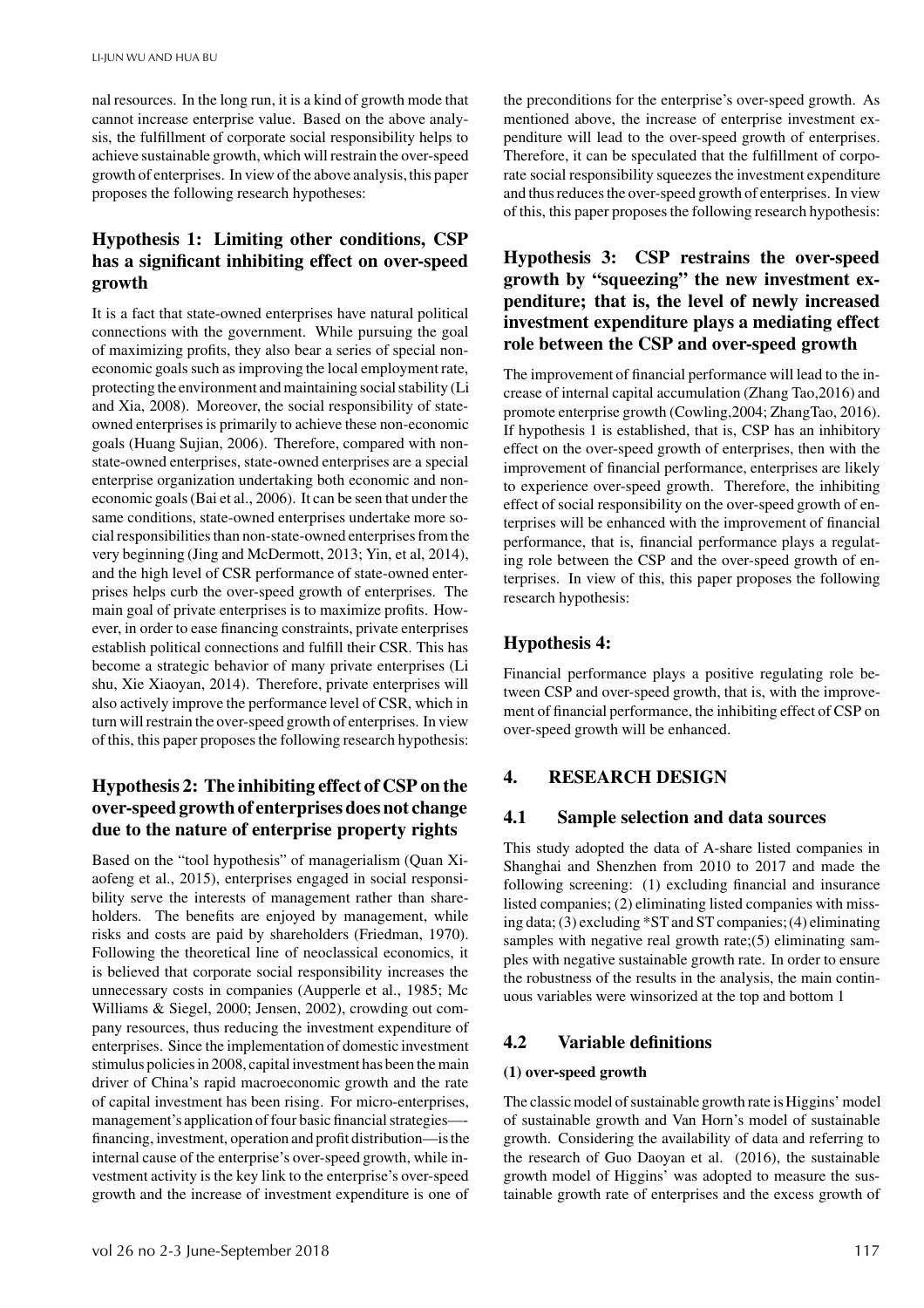companies was the difference between the actual growth level and the sustainable growth level of enterprises. Overgrowth is used for over-speed growth and undergrowth is used for lowspeed growth. The specific calculation formula is as follows:

Overgrowth = 
$$
RGR - SGR = RGR - L(t - 1)
$$

\n
$$
\times P_t \times R(t - 1) \times T_t \quad (if \ RGR > SGR)
$$

\nUndergrowth = 
$$
RGR - SGR = RGR - L(t - 1)
$$

\n
$$
\times P_t \times R(t - 1) \times T_t \quad (if \ RGR < SGR)
$$

RGR is the growth rate of operating revenue and represents the actual growth level of the company. SGR is the company's sustainable growth rate.  $L_{t-1}$  is the company's asset turnover rate in the previous year.  $P_t$  is the company's net sales rate in the current year.  $R_{t-1}$  is the company's equity multiplier in the previous year and  $T_t$  is the company's retained earnings in the current year. If  $RGR > SGR$ , it is overgrowth; otherwise, it is undergrowth.

#### **(2) Corporate social performance**

Among many western measurement tools for corporate social performance, the most influential are Clarkson's RDAP scale, Hopkins' SRE scale, the KLD index developed by the KLD company in the United States and the fortune reputation index. What these tools have in common is that they are all multidimensional. The existing domestic literature classifies the measurement methods of social responsibility performance, according to data sources, including the following: (1) Based on annual report data, such as enterprise donation expenditure (Tang Yuejun et al., 2014; Wang Xin et al., 2015) and social contribution per share (Qi Huaijin et al., 2018); (2) Based on the content of the social responsibility report, the social responsibility rating standard of the enterprise was constructed and the performance of social responsibility was graded (Lanis and Richardson,2012). (3) Based on external independent third-party evaluation agency data, such as the HeXun corporate social responsibility rating scale (Jia xingping et al, 2014; Wen wen et al, 2017). The manifestation of corporate social responsibility is a multi-dimensional structure system, which should reflect the comprehensive responsibility of the enterprise to the society (Chen Xin, 2013). The HeXun professional evaluation system of social responsibility report is divided into 13 secondary indicators and 37 tertiary indicators for evaluation from five aspects: shareholder responsibility, employee responsibility, supplier, customer and consumer rights and interests responsibility,environmental responsibility and social responsibility. Scholars have applied this evaluation system to carry out research and verify the reliability of the data. Therefore, the data of CSP in this paper is taken from the database and divided by 100.

#### **(3) New investment expenditure**

Referring to the research of Cao Yayong et al. (2012, 2013) and Hou Qiaoming et al. (2017), in this paper, the cash paid by the purchase and construction of fixed assets, intangible assets and other long-term assets was subtracted from the cash collected from the sales of fixed assets, intangible assets and other long-term assets to obtain a difference. The ratio of this difference to the starting total assets was then used to measure the level of new investment spending that year.

#### **(4) Control variable**

According to the existing literature (Jin Qinglu et al. (2010), Shi Ping (2010), Guo Daoyan et al. (2016)), the cash flow level, market process, company size, financial risk, property nature, equity concentration, proportion of independent directors, age of establishment, financial performance, industry and annual dummy variables were selected as control variables. The variable definition and measurement methods are shown in Table 1.

#### **(4) Model building**

To verify the research hypotheses3 proposed in this paper, the following model was established:

Overgrowth<sub>i,t</sub> = 
$$
\beta_0 + \beta_1 CSP_{i,t} + \beta_2Ncf_{i,t} + \beta_3Market_{i,t}
$$

\n
$$
+ \beta_4Size_{i,t} + \beta_5 Lev_{i,t} + \beta_6 Soc_{i,t} + \beta_7Share1_{i,t}
$$

\n
$$
+ \beta_8 Idr_{i,t} + \beta_9 Eage_{i,t} + \beta_{10}Roe_{i,t} + \sum Ind
$$

\n
$$
+ \sum
$$
 Year +  $\varepsilon$ 

In order to test the research hypothesis 3 and make it easy to judge and explain whether the new investment expenditure has a mediation effect between the performance of CSR and the over-speed growth of enterprises. According to the practice of Feng Liyan (2017), the transformation was carried out. The value of CSP was multiplied by  $(-1)$  to get NCSP (NCSP =−CSP) as the measurement standard of CSR performance. The smaller the NCSP, the better the CSR performance, otherwise, the worse. The meaning of other control variables is as mentioned above. Referring to the studies of Huang Hexia et al. (2017) and Wen Zhonglin (2004), the following test model was constructed:

Overgrowth<sub>i,t</sub> = 
$$
a_0 + a_1 \text{NCSP}_{i,t} + a_2 \text{Ncf}_{i,t} + a_3 \text{Market}_{i,t} + a_4 \text{Size}_{i,t} + a_5 \text{Lev}_{i,t} + a_6 \text{Soe}_{i,t} + a_7 \text{Share1}_{i,t} + a_8 \text{Idr}_{i,t} + a_9 \text{Eage}_{i,t} + a_{10} \text{Roe}_{i,t} + \sum \text{Ind} + \sum \text{Year} + \varepsilon
$$

$$
Invest_{i,t} = \beta_0 + \beta_1 \text{NCSP}_{i,t} + \beta_2 \text{Ncf}_{i,t} + \beta_3 \text{Market}_{i,t} + \beta_4 \text{Size}_{i,t} + \beta_5 \text{Lev}_{i,t} + \beta_6 \text{Soe}_{i,t} + \beta_7 \text{Share1}_{i,t} + \beta_8 \text{Idr}_{i,t} + \beta_9 \text{Eage}_{i,t} + \beta_{10} \text{Roe}_{i,t} + \sum \text{Ind} + \sum \text{Year} + \varepsilon
$$

Overgrowth<sub>i,t</sub> = 
$$
r_0 + r_1 \text{NCSP}_{i,t} + r_2 \text{Invest}_{i,t} + r_3 \text{Ncf}_{i,t}
$$

\n
$$
+ r_4 \text{Market}_{i,t} + r_5 \text{Size}_{i,t} + r_6 \text{Lev}_{i,t} + r_7 \text{See}_{i,t}
$$

\n
$$
+ r_8 \text{Share1}_{i,t} + r_9 \text{Idr}_{i,t} + r_1 \text{0Eage}_{i,t}
$$

\n
$$
+ r_{11} \text{Roe}_{i,t} + \sum \text{Ind} + \sum \text{Year} + \varepsilon
$$

To test research hypothesis 4, the following test model was constructed. If the fitting degree of Model B is higher than that of Model A, or the coefficient test of*CSP*×*Roe* is significant, it indicates the existence of regulating effect.

Overgrowth<sub>i,t</sub> = 
$$
a_0 + a_1 \text{CSP}_{i,t} + a_2 \text{Roe}_{i,t} + a_3 \text{Invest}_{i,t}
$$
  
+  $a_4 \text{Ncf}_{i,t} + a_5 \text{Market}_{i,t} + a_6 \text{Size}_{i,t} + a_7 \text{Lev}_{i,t}$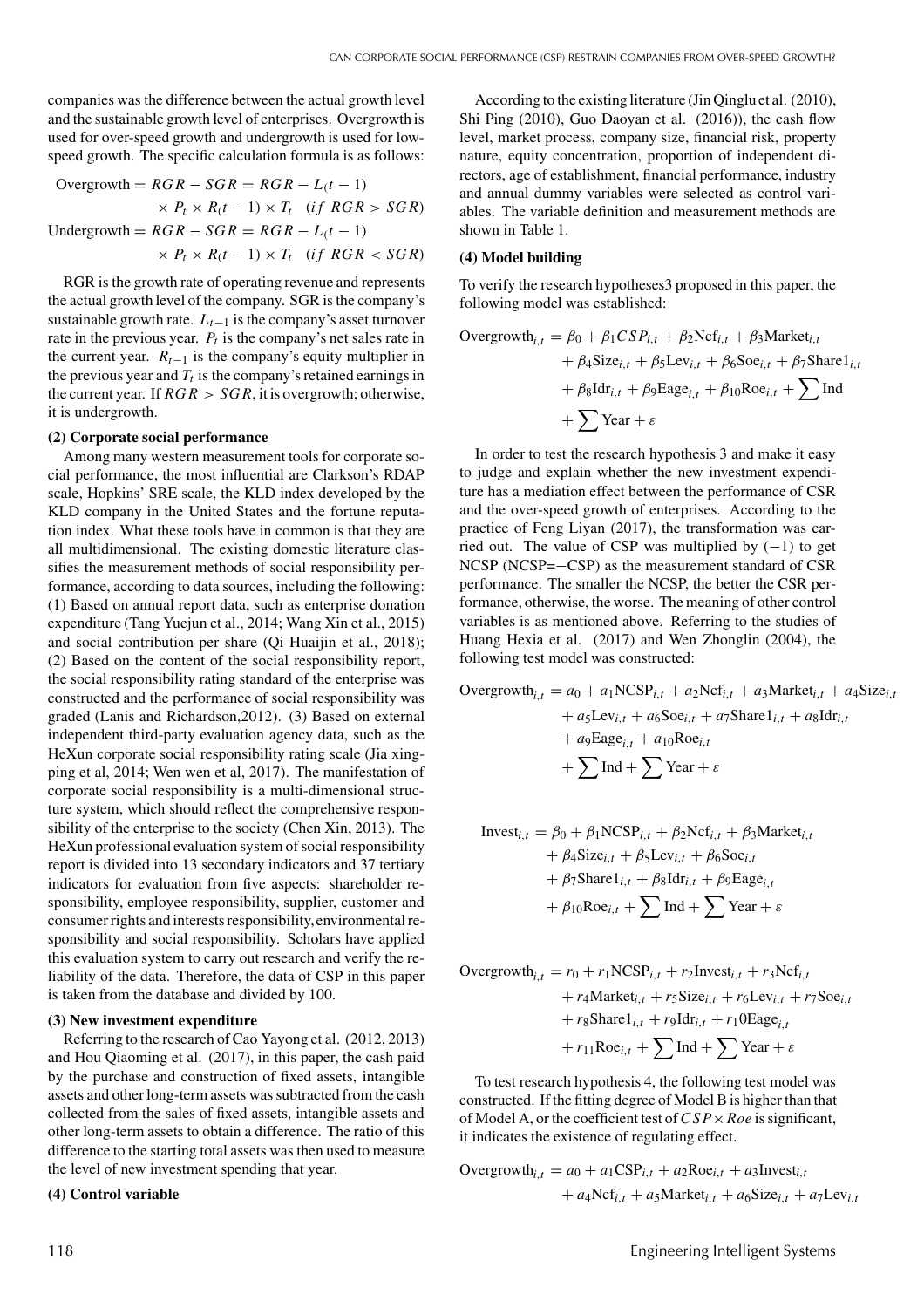| variable categories  | variable name            | Variables iden- | measurement                                             |
|----------------------|--------------------------|-----------------|---------------------------------------------------------|
|                      |                          | tify            |                                                         |
| dependent variable   | enterprise<br>over-speed | Overgrowth      | The actual growth rate of the company minus the         |
|                      | growth                   |                 | sustainable growth rate and the difference is greater   |
|                      |                          |                 | than 0, Overgrowth = $RGR - SGR(if RGR >$               |
|                      |                          |                 | SGR)                                                    |
| independent variable | corporate social perfor- | CSP             | The data comes from HeXun corporate social per-         |
|                      | mance                    |                 | formance rating scale from 2010 to 2017, which is       |
|                      |                          |                 | divided by 100                                          |
| mediated variable    | new investment expen-    | Invest          | (cash paid by the purchase and construction of fixed    |
|                      | diture                   |                 | assets, intangible assets and other long-term assets    |
|                      |                          |                 | - cash collected from the sales of fixed assets, intan- |
|                      |                          |                 | gible assets and other long-term assets)/ previous      |
|                      |                          |                 | year's total assets                                     |
| control variable     | cash flow level          | Ncf             | balance of cash and cash equivalents at end of term     |
|                      |                          |                 | /Total assets                                           |
|                      | marketization process    | Market          | marketization process index, come from the Mar-         |
|                      |                          |                 | ketization index of China's province NERI report        |
|                      |                          |                 | 2016, divide the data by 10                             |
|                      | company size             | <b>Size</b>     | the logarithm of a firm's total assets                  |
|                      | financial risk           | Lev             | asset-liability ratio                                   |
|                      | nature of property right | Soe             | the property of state-owned property is 1, and the      |
|                      |                          |                 | property of non-state-owned property is 0               |
|                      | ownership concentra-     | Share1          | shareholding ratio of the largest shareholder           |
|                      | tion                     |                 |                                                         |
|                      | ratio of independent di- | Idr             | the proportion of independent directors in the total    |
|                      | rectors                  |                 | number of board members                                 |
|                      | established years        | Eage            | data disclosure year minus company establishment        |
|                      |                          |                 | year                                                    |
|                      | financial performance    | Roe             | return on equity                                        |
|                      | industry dummy vari-     | Industry        | Seven annual dummy variables were set in the            |
|                      | able                     |                 | 2010-2017 year                                          |
|                      | annual dummy variable    | Year            | According to the "industry classification guidelines"   |
|                      |                          |                 | for listed companies" (2012) issued by the China        |
|                      |                          |                 | Securities Regulatory Commission, the manufac-          |
|                      |                          |                 | turing industry takes the first two digits and the      |
|                      |                          |                 | other industry codes the first digit, and there are 21  |
|                      |                          |                 | industries and 20 industry dummy variables.             |

**Table 1** Variable definition and measurement methods.

+ 
$$
a_8
$$
Soe<sub>i,t</sub> +  $a_9$ Share1<sub>i,t</sub>  
+  $a_{10}$ Idr<sub>i,t</sub> +  $a_{11}$ Eage<sub>i,t</sub> +  $\sum$  Ind +  $\sum$  Year +  $\varepsilon$ 

Overgrowth<sub>i,t</sub> = 
$$
a_0 + a_1 \text{CSP}_{i,t} + a_2 \text{Roe}_{i,t} + a_3
$$

\n
$$
\text{CSP} \times \text{Roe} + a_4 \text{Invest}_{i,t} + a_5 \text{Ncf}_{i,t}
$$

\n
$$
+ a_6 \text{Market}_{i,t} + a_7 \text{Size}_{i,t}
$$

\n
$$
+ a_8 \text{Lev}_{i,t} + a_9 \text{Soe}_{i,t} + a_{10} \text{Share1}_{i,t} + a_{11} \text{Idr}_{i,t}
$$

\n
$$
+ a_{12} \text{Eage}_{i,t} + \sum \text{Ind} + \sum \text{Year} + \varepsilon
$$

# **5. EMPIRICAL TEST RESULTS**

## **5.1 Descriptive statistics**

Descriptive statistics of major variables are shown in Table 2. From the descriptive statistical results of the main variables, the mean value of over-speed growth (overgrowth) was 0.398, the median was 0.180 and the standard deviation was 0.832, reflecting the large difference in the degree of overgrowth between enterprises. The mean value of CSP was  $0.279$  with a median of 0.232, indicating that the average level of CSR performance was low. The minimum value was 0.052 and the maximum value was 0.757, indicating that the level of CSP among enterprises is uneven. The average value of investment expenditure was 0.080, the standard deviation was 0.094, and the median was 0.050, indicating that there is a relatively large differences in investment expenditure between enterprises. The standard deviation of the established years (Eage) of the control variable is large, the mean value of other control variables is close to the median, and the overall distribution is symmetric, which ensures the robustness of data analysis.

## **5.2 Correlation analysis**

The correlation coefficient of major variables are shown in Table 3. The Pearson correlation coefficient showed that cor-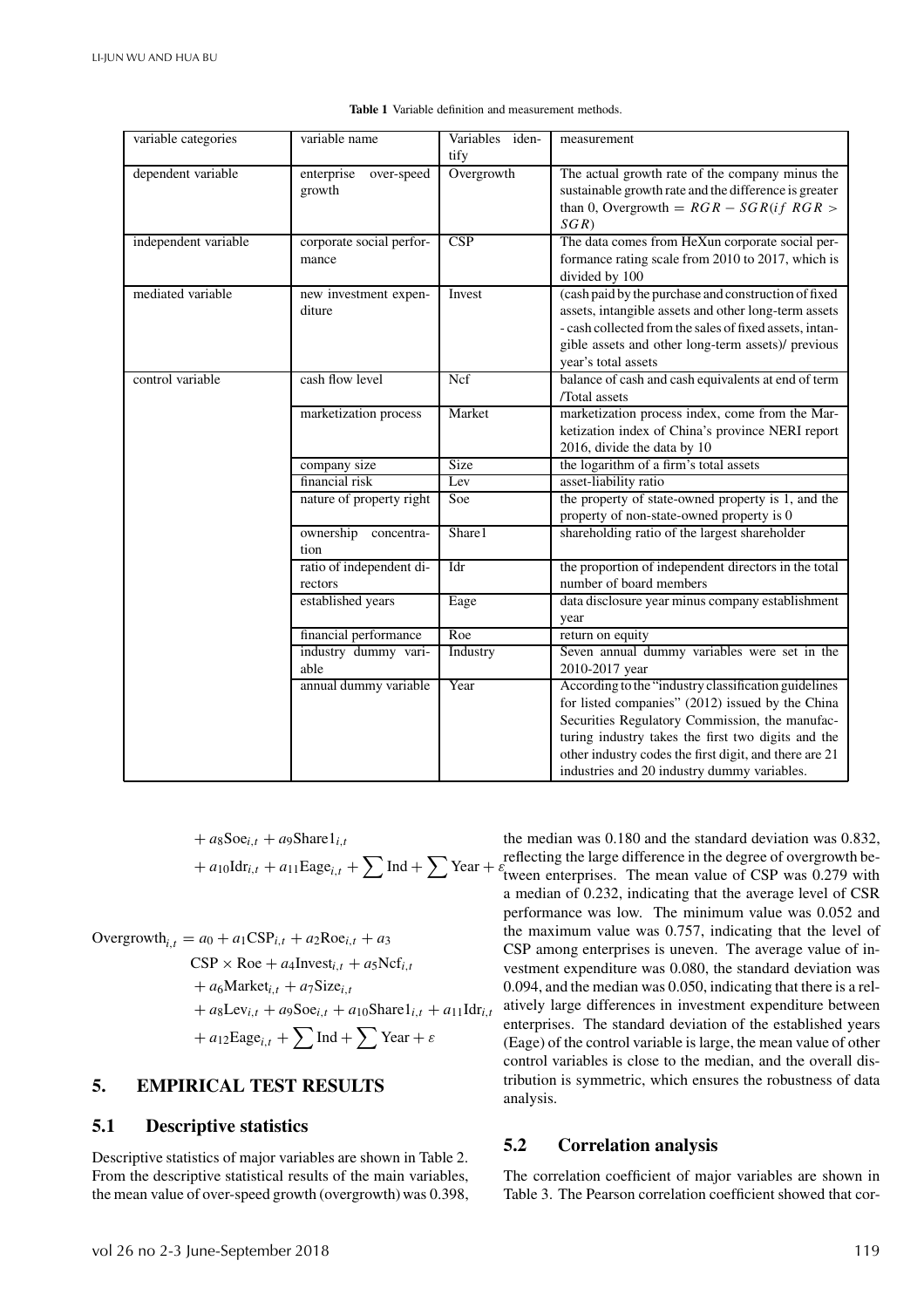| variable    | mean  | sd    | min      | max   | A quarter quantile | median   | Three quarters quantile. |
|-------------|-------|-------|----------|-------|--------------------|----------|--------------------------|
| Overgrowth  | 0.398 | 0.823 | 0.003    | 6.343 | 0.079              | 0.180    | 0.369                    |
| CSP         | 0.279 | 0.159 | 0.052    | 0.757 | 0.186              | 0.232    | 0.288                    |
| <b>Ncf</b>  | 0.189 | 0.150 | 0.015    | 0.709 | 0.082              | 0.141    | 0.251                    |
| Invest      | 0.080 | 0.094 | $-0.010$ | 0.583 | 0.021              | 0.050    | 0.100                    |
| Market      | 0.787 | 0.185 | $\Omega$ | 0.995 | 0.679              | 0.823    | 0.935                    |
| <b>Size</b> | 21.99 | 1.243 | 19.82    | 25.85 | 21.075             | 21.809   | 22.692                   |
| Lev         | 0.406 | 0.203 | 0.048    | 0.848 | 0.240              | 0.397    | 0.559                    |
| Soe         | 0.325 | 0.468 | $\Omega$ |       | $\Omega$           | $\Omega$ |                          |
| Share1      | 0.320 | 0.172 | 0.003    | 0.750 | 0.200              | 0.310    | 0.440                    |
| Idr         | 0.373 | 0.053 | 0.333    | 0.571 | 0.333              | 0.333    | 0.429                    |
| Eage        | 14.97 | 5.77  | $\Omega$ | 50    | 11                 | 15       | 19                       |
| Roe         | 0.103 | 0.069 | 0.004    | 0.362 | 0.053              | 0.091    | 0.136                    |

**Table 2** Descriptive statistical results of major variables.

porate social performance (CSP) was significantly negatively correlated with over-speed growth (overgrowth), investment expenditure (Invest) was significantly positively correlated with over-speed growth (overgrowth). Corporate social performance (CSP) was significantly negatively correlated with investment expenditure (Invest), but not significantly. Corporate social performance (CSP) is negatively correlated with financial performance (Roe), but not significantly, which preliminarily verified the research hypothesis of this paper. In addition, the variance inflation factor (VIF) was used to test the existence of multicollinearity between variables and the range of VIF values of all variables was small. Therefore, it can be seen that there is no multicollinearity between the above variables.

## **5.3 Regression analysis**

Total sample regression and grouping regression results of CSP-Overgrowth are shown in Table 4. F test showed that the fixed effect model FE was significantly superior to the mixed regression OLS. Hausman test showed that FE fixed effect model should be used instead of RE random effect model. The fixed effect model in Table 4 showed that corporate social performance (CSP) and over-speed growth (overgrowth) were both significantly negatively correlated at the 1

As the quantile regression has relatively loose requirements for the distribution hypothesis and conditions, it can reflect the overall information of the entire conditional distribution and is not easily affected by outliers, which makes the estimation results more robust. So, this paper supplements using quantile regression in order to depict {*Overgrowth*|*CSP*} as a whole. Quantile regression results are shown in Table 5. It indicate that the fitting degree and significance level were low before quantiles 0.4. Further analysis found that the effect of corporate social performance (CSP) on the high quantile of over-speed growth (overgrowth) distribution was significantly greater than that on the low quantile. This suggests that CSP has a limited inhibitory effect on the lower level of over-speed growth while it has a significant inhibitory effect on the higher level of over-speed growth.

Figure 1 shows the quantile variation of over-speed growth



**Figure 1** Quantile variation diagram of the Overgrowth.

(overgrowth). It can be seen that with the increase of the quantile, the over-speed growth (overgrowth) of an enterprise presents a sharp decrease in the vicinity of the quantile 0.8, indicating that the overgrowth level drops abruptly after reaching a certain value. Figure 2 shows the quantile regression coefficient change of CSP. It is not hard to see that the regression coefficient of CSP shows a trend of gradual decline with the increase of the quantile, indicating that the higher the level of CSP, the lower the level of overgrowth. In other words, CSP has a greater inhibitory effect on the overgrowth level of enterprises. It is worth noting that the regression coefficient of CSP's quantile is still in the vicinity of the quantile 0.8, which further indicates that CSP's inhibiting effect on overspeed growth (overgrowth) of enterprises with higher scores is significantly enhanced.

The mediation effect model tests results of CSP-Invest-Overgrowth as shown in Table 6. It can be seen that the coefficient *a*1(0.483∗∗∗) of NCSP in Path A is significant and illustrates that the smaller the value of NCSP, that is, the better the CSR performance and the lower the over-speed growth level of enterprises. The coefficient  $(\beta_1(0.019^{***}))$  of NCSP in Path B is significant and shows that the smaller the value of NCSP, that is, the better the CSR performance and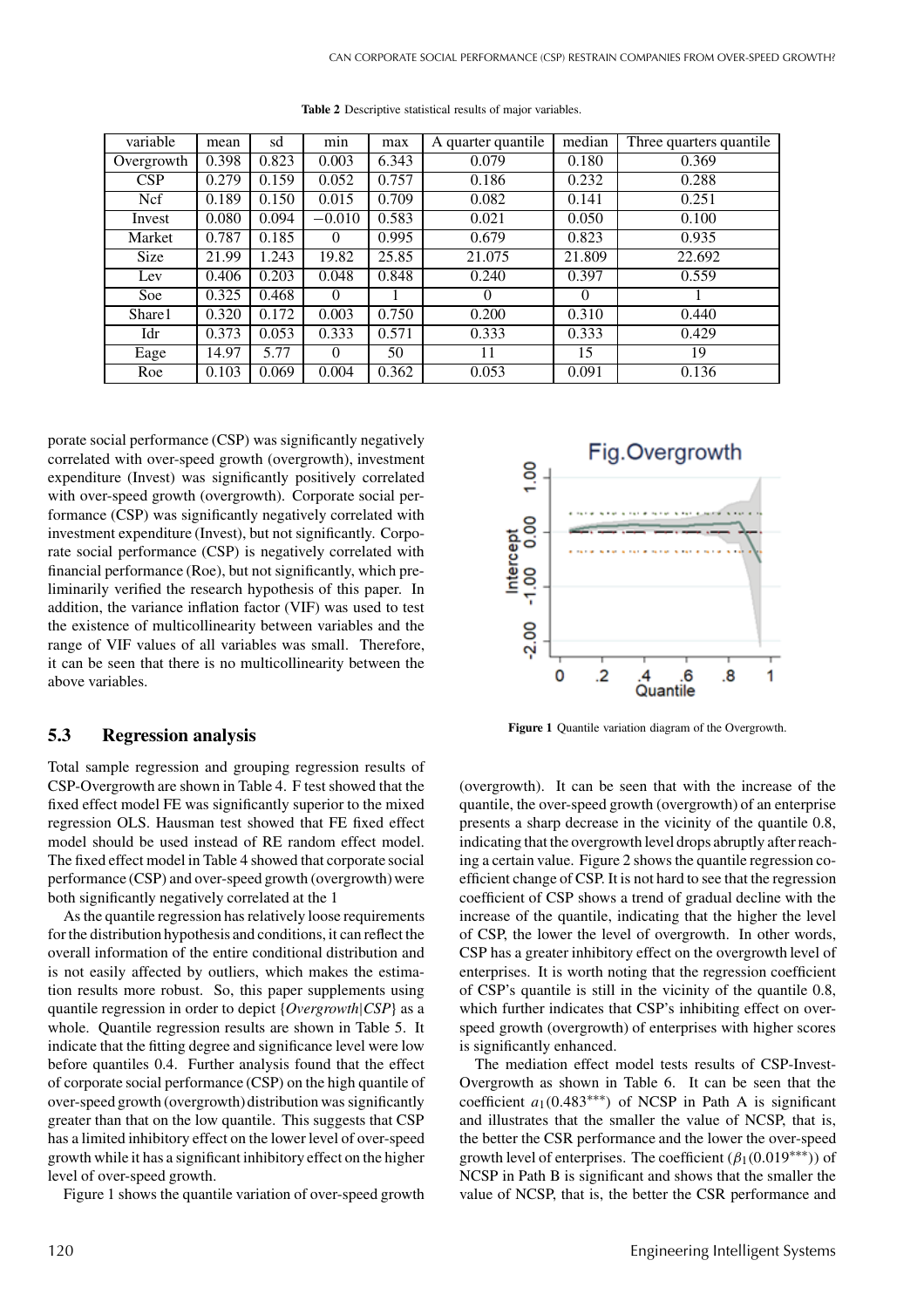#### **Table 3** Correlation coefficient of major variables.

|             | Overgrowth  | $\overline{\text{CSP}}$ | Invest      | Ncf         | Market      | Size       | Lev        | Soe         | Share1      | Idr       | Eage       | Roe |
|-------------|-------------|-------------------------|-------------|-------------|-------------|------------|------------|-------------|-------------|-----------|------------|-----|
| Over growth |             |                         |             |             |             |            |            |             |             |           |            |     |
| CSP         | $-0.046***$ |                         |             |             |             |            |            |             |             |           |            |     |
| Invest      | $0.215***$  | $-0.011$                |             |             |             |            |            |             |             |           |            |     |
| Ncf         | 0.0081      | $0.0283***$             | $0.06***$   |             |             |            |            |             |             |           |            |     |
| Market      | $-0.035***$ | $-0.027***$             | $-0.094***$ | 0.013       |             |            |            |             |             |           |            |     |
| <b>Size</b> | $0.023**$   | $0.325***$              | $-0.065***$ | $-0.307***$ | $-0.054***$ |            |            |             |             |           |            |     |
| Lev         | $0.057***$  | $0.091***$              | $-0.075***$ | $-0.468***$ | $-0.113***$ | $0.572***$ |            |             |             |           |            |     |
| Soe         | $-0.068***$ | $0.191***$              | $-0.114***$ | $-0.140***$ | $-0.237***$ | $0.370***$ | $0.334***$ |             |             |           |            |     |
| Share1      | 0.007       | $0.153***$              | $0.050***$  | $0.032***$  | $-0.10***$  | $0.183***$ | $0.127***$ | $0.237***$  |             |           |            |     |
| Idr         | $0.024**$   | 0.014                   | $-0.024**$  | 0.011       | $0.045***$  | 0.012      | $-0.012$   | $-0.053***$ | $0.031***$  |           |            |     |
| Eage        | $0.052***$  | $-0.012$                | $-0.198***$ | $-0.220***$ | $0.056***$  | $0.212***$ | $0.225***$ | $0.180***$  | $-0.149***$ | $-0.02**$ |            |     |
| Roe         | $0.136***$  | $0.271***$              | $0.147***$  | $0.170***$  | $0.050***$  | $0.056***$ | 0.002      | $-0.094***$ | $0.085***$  | 0.0001    | $-0.08***$ |     |

\*, \*\* and \*\*\* present 10%, 5% and 1% significance levels respectively.

**Table 4** Total sample regression and grouping regression results of CSP-Overgrowth.

| variable                    | <b>OLS</b>            | fixed effect model           | random effects model                       | Nature of property rights   |                             |
|-----------------------------|-----------------------|------------------------------|--------------------------------------------|-----------------------------|-----------------------------|
|                             |                       |                              |                                            |                             |                             |
|                             |                       |                              |                                            | (grouping regression)       |                             |
|                             |                       |                              |                                            |                             | fixed effect model          |
|                             |                       |                              |                                            | state-owned enterprise      | non state-owned enterprises |
| CSP                         | $-0.523***(-9.31)$    | $-0.302***(-3.83)$           | $-0.489***(-7.77)$                         | $-0.309***(-3.18)$          | $-0.293**(-2.44)$           |
| Ncf                         | 0.070(0.87)           | $\overline{0.213}$ ** (2.21) | $0.128*(1.68)$                             | $\overline{0.784***$ (4.31) | $-0.04(-0.39)$              |
| Market                      | $-0.299***$ (-6.01)   | $-0.205(-0.80)$              | $-0.344***(-5.32)$                         | $-0.558(-1.53)$             | $-0.035(-0.10)$             |
| <b>Size</b>                 | 0.0025(0.22)          | $0.354**$ (13.97)            | $0.032***(2.78)$                           | $0.453***(11.37)$           | $0.317***$ (9.40)           |
| Lev                         | $0.212***(3.09)$      | 0.078(0.76)                  | $0.197***(2.91)$                           | $0.325**$ (1.99)            | 0.062(0.46)                 |
| Soe                         | $-0.177***$ $(-8.53)$ | $-0.127*(-1.71)$             | $-0.204***(-7.54)$                         |                             |                             |
| Share1                      | 0.032(0.54)           | $\overline{0.601***$ (5.03)  | 0.065(0.95)                                | $0.658***(3.35)$            | $0.475***(3.05)$            |
| Idr                         | $0.386**$ (2.34)      | 0.243(0.92)                  | $\overline{0.416}^{**}$ (2.31)             | 0.266(0.71)                 | 0.039(0.11)                 |
| Eage                        | $0.008***$ (4.32)     | 0.003(0.05)                  | $0.011***$ (4.50)                          | $-0.007(-0.10)$             | $-0.010(-0.14)$             |
| Roe                         | $1.91***$ (9.26)      | $2.914***(16.09)$            | $2.402***(17.15)$                          | $1.572***(5.89)$            | $3.588***(14.76)$           |
| constant                    | 0.134(0.58)           | $-4.706***$ ( $-3.77$ )      | $-0.550**$ (-2.11)                         | $-10.00***$ (-8.24)         | $-3.69**(-2.49)$            |
| Ind                         | Control               | Control                      | Control                                    | Control                     | Control                     |
| Year                        | Control               | Control                      | Control                                    | Control                     | Control                     |
| $R^2$                       | 0.0578                | Within $= 0.1124$            | Within $= 0.0492$                          | Within $= 0.0892$           | Within $= 0.0844$           |
| F value                     | $7.76***$             | 22.98**                      |                                            | $13.90***$                  | $16.97***$                  |
| N                           | 10318                 | 10318                        | 10318                                      | 3590                        | 6728                        |
| F test that all $u_i = 0$ : |                       |                              | $F(2818, 7471) = 1.88$ Prob $> F = 0.0000$ |                             |                             |
| Hausman Test                |                       |                              | chi2(28)=372.54 Prob > chi2 = $0.0000$     |                             |                             |

\*, \*\* and \*\*\* present 10%, 5% and 1% significance levels respectively.

#### **Table 5** Quantile regression results.

| variable         |                      |                     |                    |                    | quantile           |                     |                    |                       |                    |
|------------------|----------------------|---------------------|--------------------|--------------------|--------------------|---------------------|--------------------|-----------------------|--------------------|
|                  | 0.1                  | 0.2                 | 0.3                | 0.4                | 0.5                | 0.6                 | 0.7                | 0.8                   | 0.9                |
| <b>CSP</b>       | 0.001(0.19)          | $-0.015*$ $(-1.67)$ | $-0.016(-1.51)$    | $-0.03***(-2.60)$  | $-0.057***(-3.98)$ | $-0.084***$ (-4.92) | $-0.157***(-6.36)$ | $-0.246***(-7.19)$    | $-0.577***(-7.62)$ |
| Ncf              | 0.003(0.35)          | $-0.009(0.85)$      | $-0.007(-0.51)$    | $-0.003(-0.02)$    | 0.008(0.36)        | 0.013(0.50)         | 0.026(0.73)        | 0.049(1.07)           | 0.133(1.00)        |
| Market           | $-0.005(-0.93)$      | 0.004(0.58)         | $-0.009(-0.93)$    | $-0.03***(-2.72)$  | $-0.04**(-2.59)$   | $-0.056***(-2.94)$  | $-0.11***$ (-4.06) | $-0.182***$ $(-4.52)$ | $-0.487***(-4.43)$ |
| <b>Size</b>      | $-0.001(-0.55)$      | $-0.001(-0.41)$     | $-0.001(-0.88)$    | $-0.002(-0.81)$    | $-0.001(-0.38)$    | $-0.001(-0.17)$     | 0.001(0.25)        | $-0.008(-1.35)$       | 0.008(0.52)        |
| Lev              | $0.011**$ (1.33)     | $0.030***$ (3.73)   | $0.046***(4.65)$   | $0.066***$ (4.58)  | $0.08***(4.62)$    | $0.10***(4.70)$     | $0.109***$ (3.58)  | $0.193***$ (4.23)     | $0.24***(2.62)$    |
| Soe              | $-0.016***(-6.80)$   | $-0.03***(-10.14)$  | $-0.04***(-11.80)$ | $-0.05***(-11.00)$ | $-0.06***(-10.93)$ | $-0.08***(-10.11)$  | $-0.10***(-9.72)$  | $-0.12***(-7.61)$     | $-0.19***(-6.03)$  |
| Share1           | $-0.012*(-1.81)$     | $-0.011(-1.31)$     | $-0.018*(-1.76)$   | $-0.022(-1.62)$    | $-0.03*(-1.68)$    | $-0.049**(-2.33)$   | $-0.054**(-2.04)$  | $-0.064(1.64)$        | $-0.04(-0.48)$     |
| Idr              | 0.026(1.50)          | $0.04*(1.76)$       | $0.062**$ (2.07)   | $0.11***$ (2.84)   | $0.09**$ (2.26)    | 0.08(1.58)          | 0.056(0.79)        | $0.042(-0.42)$        | 0.010(0.04)        |
| Eage             | $-0.0004*$ $(-1.82)$ | $-0.001***$ (-4.24) | $-0.001***(-5.05)$ | $-0.002***(-4.61)$ | $-0.002***(-3.11)$ | $-0.001**(-2.03)$   | $-0.001(-1.33)$    | $-0.0001(-0.04)$      | $0.011***$ (3.31)  |
| Roe              | 0.021(1.43)          | $0.081***$ (3.61)   | $0.115***(3.92)$   | $0.162***$ (4.34)  | $0.228***$ (4.99)  | $0.38***(6.54)$     | $0.562***(7.60)$   | $1.098***$ (8.42)     | $3.23***(7.02)$    |
| constant         | $0.067***$ (2.84)    | $0.108***$ (3.74)   | $0.18***(4.95)$    | $0.227***(5.11)$   | $0.265***(4.59)$   | $0.307***$ (4.45)   | $0.443***$ (3.89)  | $0.761***(5.87)$      | $1.13***(3.27)$    |
| Ind              | Control              | Control             | Control            | Control            | Control            | Control             | Control            | Control               | Control            |
| Year             | Control              | Control             | Control            | Control            | Control            | Control             | Control            | Control               | Control            |
| $R^2$            | 0.0075               | 0.0139              | 0.0184             | 0.0208             | 0.0236             | 0.0270              | 0.0306             | 0.0372                | 0.0583             |
| $\boldsymbol{N}$ | 10318                | 10318               | 10318              | 10318              | 10318              | 10318               | 10318              | 10318                 | 10318              |

 $(1)$ <sup>\*</sup>, \*\* and \*\*\* present 10%, 5% and 1% significance levels respectively.

(2)The quantile regression method was used to calculate the covariance matrix, and the self-help method was set to repeat 400 times.

the lower the investment expenditure level of the enterprises. The coefficient  $r_2(2.137***)$ ) of Invest in Path C is significant and the coefficient  $r_1(0.420^{***})$  of NCSP is significantly and lower than  $a_1(0.438***)$ , the probability of the Sobel Z value is 0.0000, which is statistically significant. This shows that the new investment expenditure (Invest) has a significant me-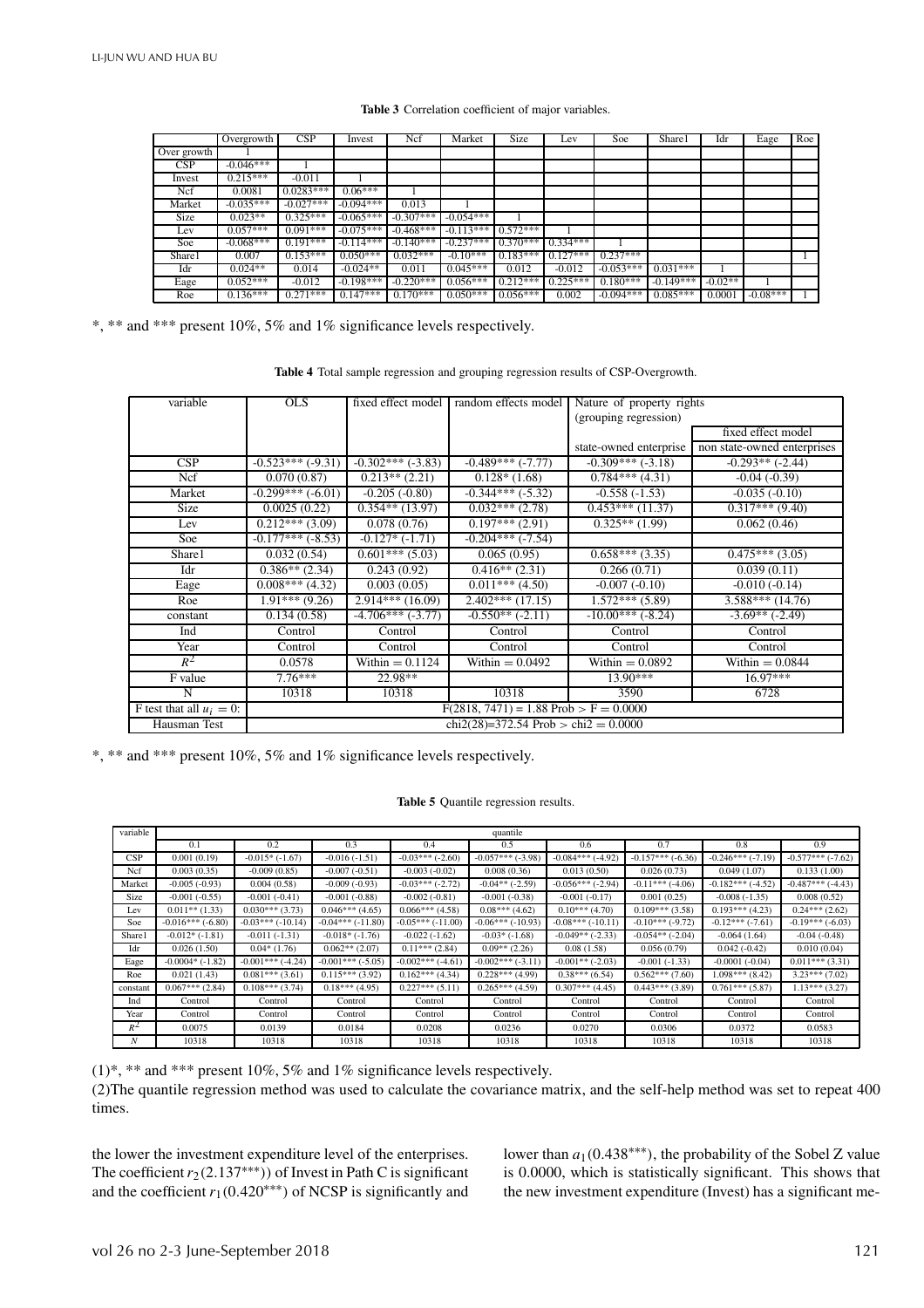

**Figure 2** Quantile regression coefficient variation of CSP.

diation effect. However, it is a partial mediation effect, with the mediation effect ratio of 13.14% and the direct effect ratio of 86.86%. The result of mediation effect test shows that CSR performance (CSP) negatively affects the level of new investment and expenditure of enterprises, and thus reduces the over-speed growth of enterprises, which verifies Hypothesis 5. However, it is worth noting that it may be due to the generally low level of CSR performance in China at present. Therefore, the mediation effect of "squeezing" the level of new investment spending to curb the over-speed growth of enterprises is limited.

The regulatory effect test of Roe are shown in Table 7. It is observed that  $R^2$  value of Model A was 10.51% and that of Model B was 10.66%. It shows that the fitting degree of the whole equation is improved after adding the adjustment term CSP×Roe. According to the regression coefficient test,  $CSP \times R$ oe was -2.675, which was significant at the 1% level. The test results indicate that financial performance (Roe) has a significant positive regulating effect between CSP and overgrowth, in other words, with the improvement of financial performance (Roe), the inhibiting effect of social responsibility performance on the over-speed growth of enterprises will be greatly enhanced. Combined with the analysis of the previous quantile regression results, this should be because with the improvement of financial performance (Roe), the over-speed growth level of enterprises is also improved. However, corporate social performance (CSP) has a significant inhibitory effect on over-speed growth (overgrowth) of enterprises with high quantile. Therefore, with the improvement of financial performance (Roe), the inhibiting effect of corporate social performance (CSP) on the over-speed growth of enterprises will be enhanced, which verifies the research hypothesis 4 proposed in this paper.

## **6. ROBUSTNESS TEST**

### **6.1 Instrumental variable method**

In the above study, there may be some endogenous problems in corporate social performance (CSP). In order to control the

endogenous problem of variables, the previous year' s CSP (CSPt1) and the last two year' s CSP(CSPt2) were selected as the instrumental variables of corporate social performance (CSP). Two-stage least square (2SLS) was used to test the robustness of the main effect regression model 1. The test results of instrumental variables are shown in Table 8.

The P value corresponding to the Hansen J statistic is 0.7231 and so the original hypothesis is accepted. It can be considered that the CSPt1 and CSPt2 are exogenous and are not correlated with the random disturbance term. Shea's Partial  $R^2$  is 0.35, the F value is 333.283, the P value of the F statistic is 0.0000, which means the correlation between instrumental variables and endogenous variables. The results of tool variable redundancy test (IV redundancy test) indicate that the original hypothesis of CSPt2 as a redundant tool variable is strongly rejected. The results of over-identification test and weak tool variable test show that the tool variable selected in this paper is effective.

The two-stage least square regression and GMM regression results are basically consistent as shown in Table 9. The inhibition effect of CSP on over-speed growth (overgrowth) is still significant, indicating that research hypothesis 1 proposed in this paper is still valid. The asset Size (Size), equity nature (Soe) and financial performance (Roe) of the control variable are consistent with the above conclusions. The level of cash flow (Ncf) and ownership concentration (Share1) are greatly different from the above conclusions, which should be further discussed in the following research. The results show that the performance of social responsibility of state-owned enterprises and non-state-owned enterprises in the current period can exert significant inhibiting effect on the over-speed growth of enterprises by using the two-stage least square method to group regression according to the property rights, which again verifies the research hypothesis 2 proposed in this paper.

GMM is used to test the robustness of whether new investment levels (Invest) play a mediation effect between corporate social performance (CSP) and corporate over-speed growth, The results are shown in Table 10. The test results showed that the coefficient  $r_2(1.353^{***})$  of Invest in Path C was significant, and the coefficient*r*1(0.502∗∗∗) of NCSP was significant and decreased compared with *a*1(0.584∗∗∗). The mediation effect ratio is 15.52%, indicating that the new investment level plays a part of the mediation effect between the CSR performance and the over-speed growth of enterprises. Hypothesis 3 is verified here.

## **6.2 Propensity score match (PSM) test**

There may be self-selection problem for listed companies to fulfill social responsibility. That is, companies do not randomly determine the performance level of social responsibility. Even if we observe that enterprises with a high level of social responsibility performance have a low level of overspeed growth, this may be caused by the differences of the companies themselves and whether it is because the enterprises fulfill social responsibility that leads to a lower level of over-speed growth, which cannot be observed. Therefore, in this case, an OLS regression is applied directly and the regression results will have a certain deviation. In consequence, when comparing the difference of over-speed growth between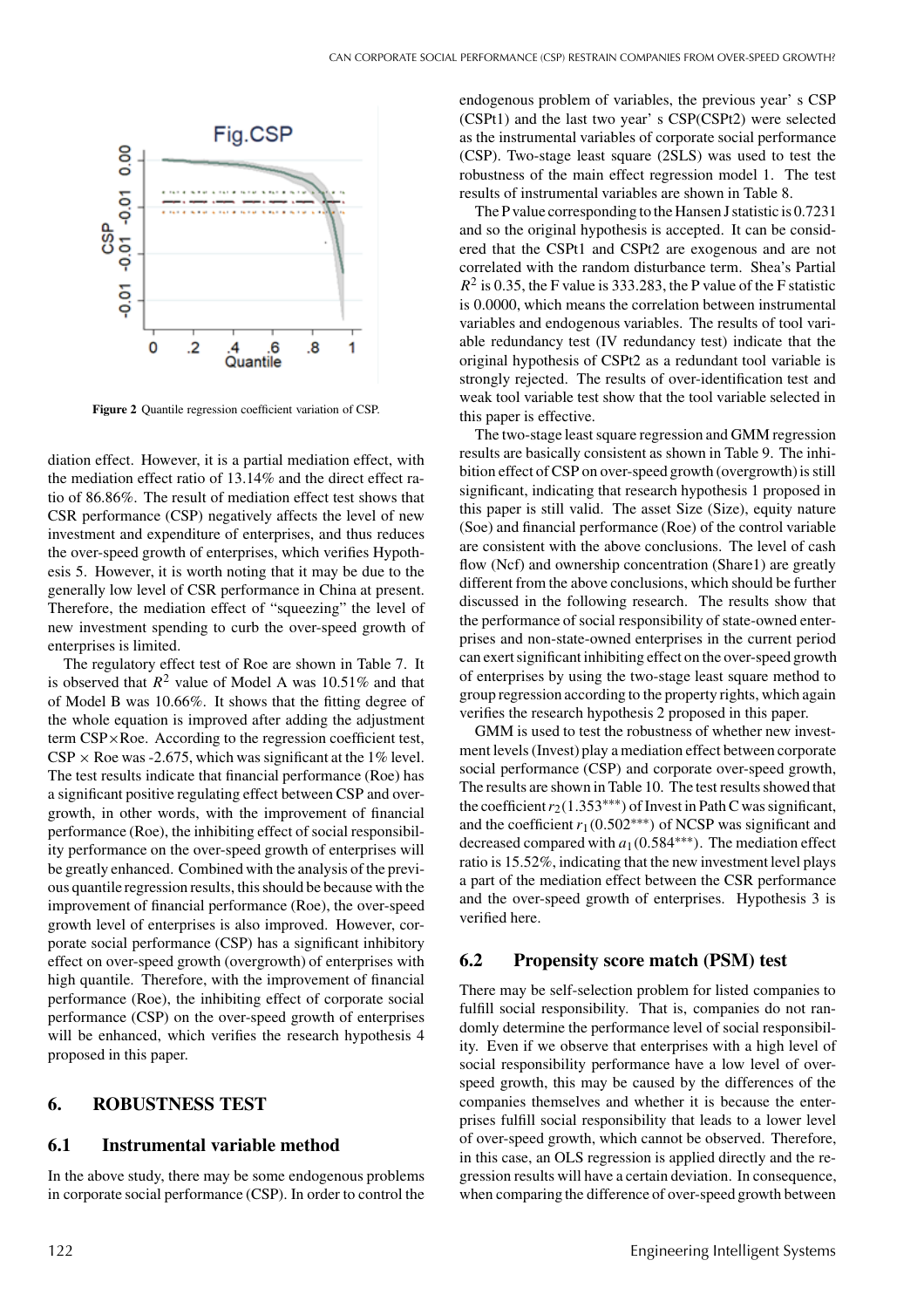| variable    |                                             |                              | mediation effect test model |                            |       |  |
|-------------|---------------------------------------------|------------------------------|-----------------------------|----------------------------|-------|--|
|             | PathA (Overgrowth)                          | PathB (Invest)               |                             | PathC (Overgrowth)         |       |  |
| <b>NCSP</b> | $0.483***(8.69)$                            | $0.030***$ (5.16)            |                             | $0.420***(7.73)$           |       |  |
| Invest      |                                             |                              |                             | $2.137***$ $(22.89)$       |       |  |
| Ncf         | 0.039(0.57)                                 | $-0.036***(-5.05)$           |                             | $\overline{0.114*}$ (1.73) |       |  |
| Market      | $-0.310***(-6.76)$                          | $-0.028***(-5.82)$           |                             | $-0.251***(-5.60)$         |       |  |
| Size        | $-0.008(-0.87)$                             | $0.004***(4.27)$             |                             | $-0.016*(-1.86)$           |       |  |
| Lev         | $0.223***(3.99)$                            | $-0.006(-1.09)$              |                             | $0.237***$ (4.34)          |       |  |
| Soe         | $-0.163***(-8.31)$                          | $-0.025***(-12.43)$          |                             | $-0.109***(-5.66)$         |       |  |
| Share1      | 0.037(0.69)                                 | $-0.003(-0.62)$              |                             | 0.045(0.85)                |       |  |
| Idr         | $0.308**$ (2.10)                            | 0.006(0.43)                  |                             | $0.294**$ (2.06)           |       |  |
| Eage        | $0.008***(5.31)$                            | $-0.001***(-5.76)$           |                             | $0.010***$ (6.74)          |       |  |
| Roe         | $\overline{1.81***(14.46)}$                 | $\overline{0.193***(14.96)}$ |                             | $1.39***(11.30)$           |       |  |
| constant    | $\overline{0.387*}$ (1.93)                  | $0.060***(2.89)$             |                             | 0.259(1.32)                |       |  |
| Ind         | Control                                     | Control                      |                             | Control                    |       |  |
| Year        | Control                                     | Control                      |                             | Control                    |       |  |
| $R^2$       | 0.0589                                      | 0.1236                       |                             | 0.1049                     |       |  |
| F value     | $17.70***$                                  | 39.89***                     |                             | $32.27***$                 |       |  |
| N           | 10224                                       | 10224                        |                             | 10224                      |       |  |
|             | sobel                                       |                              | coef                        | Z                          | p     |  |
|             |                                             |                              | 0.0635                      | 5.038                      | 0.000 |  |
|             | Indirect effect                             |                              | 0.0635                      | 5.038                      | 0.000 |  |
|             | Direct effect                               |                              | 0.4199                      | 7.730                      | 0.000 |  |
|             | Total effect                                | 0.4834                       | 8.692                       | 0.000                      |       |  |
|             | Proportion of total effect that is mediated |                              | 0.1314                      |                            |       |  |
|             | Ratio of indirect to direct effect          |                              | 0.1513                      |                            |       |  |
|             | Ratio of total to direct effect             |                              |                             | 1.1513                     |       |  |

**Table 6** Mediation effect model test results of CSP-Invest-Overgrowth.

\*, \*\* and \*\*\* present 10%, 5% and 1% significance levels respectively.

| regulatory effect test model |                                                                                      |
|------------------------------|--------------------------------------------------------------------------------------|
|                              | Model B (Roe)                                                                        |
|                              | $-0.416***(-8.32)$                                                                   |
|                              | $1.484***(7.65)$                                                                     |
|                              | $-2.675***(-3.96)$                                                                   |
| $2.139***(9.86)$             | $2.114***(9.77)$                                                                     |
| 0.115(1.48)                  | 0.110(1.41)                                                                          |
| $-0.250***(-5.31)$           | $-0.253***(-5.38)$                                                                   |
| $-0.016(-1.55)$              | $-0.015(-1.40)$                                                                      |
| $0.236***(3.53)$             | $0.232***(3.48)$                                                                     |
|                              | $-0.110***(-5.66)$                                                                   |
| 0.047(0.83)                  | 0.042(0.75)                                                                          |
| $0.301*(1.94)$               | $0.305**$ (1.97)                                                                     |
| $0.011***$ (5.98)            | $0.011***$ (5.98)                                                                    |
| 0.249(1.15)                  | 0.227(1.05)                                                                          |
| Control                      | Control                                                                              |
| Control                      | Control                                                                              |
| 0.1051                       | 0.1066                                                                               |
| 8.89***                      | 8.74***                                                                              |
| 10224                        | 10224                                                                                |
|                              | Model A (Overgrowth)<br>$-0.421***(-8.33)$<br>$1.393***(7.47)$<br>$-0.109***(-5.63)$ |

**Table 7** Regulatory effect test of Roe.

\*, \*\* and \*\*\* present 10%, 5% and 1% significance levels respectively.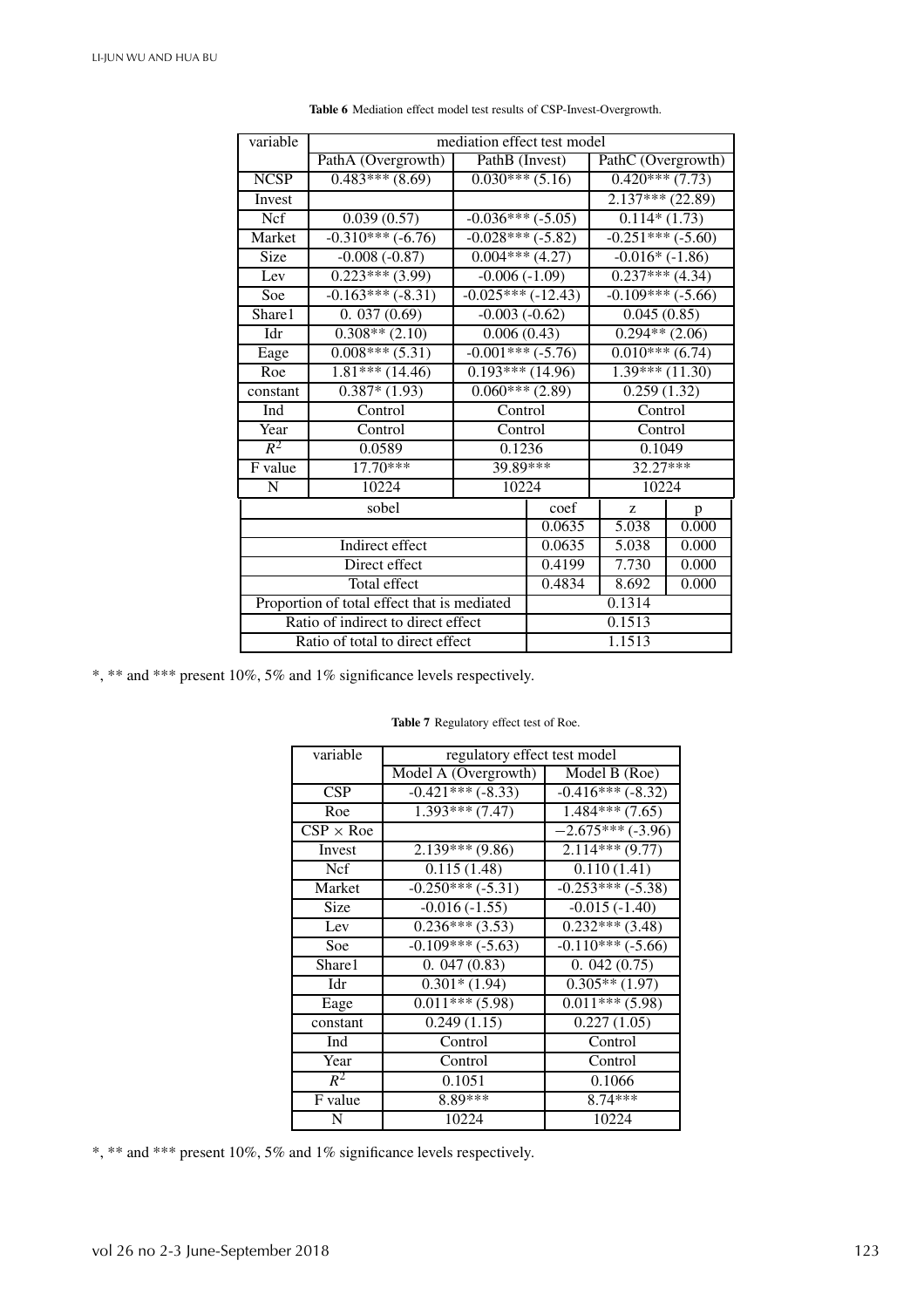| First-stage regression summary statistics                      |                            |                                                                                |                                                                           |  |  |  |  |  |  |
|----------------------------------------------------------------|----------------------------|--------------------------------------------------------------------------------|---------------------------------------------------------------------------|--|--|--|--|--|--|
| $R-sq.$                                                        | Adjusted R-sq.             | Adj.Shea's Partial R-sq.<br>Prob>f<br>Robust F(3,3980)<br>Shea's Partial R-sq. |                                                                           |  |  |  |  |  |  |
| 0.5518                                                         | 0.5460                     | 0.3545                                                                         | 333.283<br>0.3454                                                         |  |  |  |  |  |  |
|                                                                |                            | Underidentification test (Kleibergen-Paap rk LM statistic): 360.067            |                                                                           |  |  |  |  |  |  |
|                                                                |                            |                                                                                | $Chi-sq(2)p-val = 0.0000$                                                 |  |  |  |  |  |  |
|                                                                |                            |                                                                                | IV redundancy test(LM test of redundancy of specified instruments):39.062 |  |  |  |  |  |  |
|                                                                |                            |                                                                                | $Chi-sq(1)p-val = 0.0000$                                                 |  |  |  |  |  |  |
|                                                                |                            | Hansen J statistic (overidentification test of all instruments): 0.126         |                                                                           |  |  |  |  |  |  |
|                                                                | Chi-sq $(1)$ p-val= 0.7231 |                                                                                |                                                                           |  |  |  |  |  |  |
| Sargan statistic (overidentification test of all instruments): |                            |                                                                                |                                                                           |  |  |  |  |  |  |
|                                                                | Sargan statistic=0.069     |                                                                                | Chi-sq(1) P-val= $0.7926$                                                 |  |  |  |  |  |  |

#### **Table 8** Instrumental variable test results.

**Table 9** Regression analysis results.

|                       | First-stage                  | Instrumental variables | <b>GMM</b> estimation       |                         | Instrumental variables      |
|-----------------------|------------------------------|------------------------|-----------------------------|-------------------------|-----------------------------|
|                       | regressions (CSP)            | (2SLS) regression      |                             |                         | (2SLS) regression           |
|                       |                              |                        |                             |                         | nature of property right    |
|                       |                              |                        |                             | State-owned enterprises | non state-owned enterprises |
| CSP                   | $-0.595***$ $(-4.73)$        | $-0.585***$ (-4.77)    | $-0.581**$ $(-2.42)$        |                         | $-0.626***$ (-3.87)         |
| Ncf                   | $\overline{0.008}$ $(0.39)$  | $-0.066(-0.69)$        | $-0.070(-0.74)$             | 0.052(0.21)             | $-0.106(-1.00)$             |
| Market                | $-0.002(-0.16)$              | $-0.060(-1.01)$        | $-0.061(-1.03)$             | $-0.061(-0.69)$         | $-0.051(-0.61)$             |
| <b>Size</b>           | $0.016***$ (4.64)            | $0.040***$ (3.37)      | $\overline{0.040***$ (3.37) | 0.030(1.32)             | $0.046***$ (2.84)           |
| Lev                   | $-0.072***$ (-4.36)          | 0.094(1.42)            | 0.097(1.47)                 | 0.168(1.74)             | 0.1056(0.65)                |
| Soe                   | $0.024***(3.43)$             | $-0.05**(-2.11)$       | $-0.052**(-2.20)$           |                         |                             |
| Share1                | 0.002(0.11)                  | $-0.122**$ (-2.10)     | $-0.123**(-2.13)$           | $-0.033(-0.18)$         | $-0.175***$ (-2.77)         |
| Idr                   | 0.047(1.09)                  | 0.009(0.06)            | 0.015(0.11)                 | $-0.287(-1.05)$         | 0.123(0.70)                 |
| Eage                  | 0.0004(0.80)                 | $-0.002(-1.39)$        | $-0.002(-1.42)$             | $-0.001(-0.17)$         | $-0.002(-1.11)$             |
| Roe                   | $\overline{0.329***}$ (6.90) | $0.816***$ (2.93)      | $0.803***(2.91)$            | $0.546**$ (2.01)        | $0.923**$ (2.34)            |
| CSPt1                 | $0.395***(12.74)$            |                        |                             |                         |                             |
| CSPt2                 | $0.228***(6.85)$             |                        |                             |                         |                             |
| _cons                 | $-0.330***$ (-4.28)          | $-0.502**(-2.11)$      | $-0.503**$ (2.12)           | $-0.227(-0.51)$         | $-0.658**(-1.99)$           |
| Ind                   | Control                      | Control                | Control                     | Control                 | Control                     |
| Year                  | Control                      | Control                | Control                     | Control                 | Control                     |
| $R^2$                 | 0.5518                       | 0.0408                 | 0.0415                      | 0.0480                  | 0.0429                      |
| F value               | $80.43***$                   |                        |                             |                         |                             |
| Wald chi <sub>2</sub> |                              | $167.85***$            | $169.22***$                 | 70.82***                | 11663.07***                 |
| N                     | 2686                         | 2686                   | 2686                        | 733                     | 1953                        |

 $(1)$ <sup>\*</sup>, \*\* and \*\*\* present 10%, 5% and 1% significance levels respectively.

(2)The two-stage least square regression was conducted according to the property rights and the regression results of the first stage are omitted in the table.

listed companies with high social responsibility performance and those with low social responsibility performance, other aspects should be as similar as possible to avoid sample selection bias. According to the research of Zeng Yamin, Zhang Junsheng (2014) and Wen Wen (2017), in order to solve the self-selection problem, PSM was adopted in this paper.

A high level of corporate social performance (CSP) may affect the over-speed growth of some enterprises, while the failure to perform or the low level of CSP may make the overspeed growth of enterprises not affected or not significantly affected. The variable CSPI was set based on HeXun corporate social performance (CSP) rating scale. For enterprises with grades A, B and C, the CSP rating interval was [40,100], and the CSP level was high. As a treatment group, CSPI value was 1. For enterprises with grade D and E, their social responsibility performance score is less than 40, failure to perform social responsibility or low level of social responsibility performance, then as a control group, the CSPI value is 0. The following selection model is established for regression:

$$
CSPI_{i,t} = a_0 + a_1 \text{Market}_{i,t} + a_2 \text{Size}_{i,t} + a_3 \text{Lev}_{i,t}
$$
  
+ a\_4 \text{Soe}\_{i,t} + a\_5 \text{Share1}\_{i,t} + a\_6 \text{Idr}\_{i,t}  
+ a\_1 \text{7listage}\_{i,t} + a\_8 \text{Roe}\_{i,t} + a\_9 \text{LP}  
+ \sum \text{Ind} + \sum \text{Year} + \varepsilon

Among them, explanatory variables include Market process index (Market), company size (Size), financial risk (Lev), enterprise nature (Soe), share proportion of the largest shareholder (Share1), ratio of independent directors (Idr), listed years (listage*i*,*t*), return on equity (Roe)and listed place (LP), as well as controlling annual and industrial factors. Regression was conducted for the selection model and the selection tendency was scored. The listed companies with the lowest social responsibility performance grade in the same year with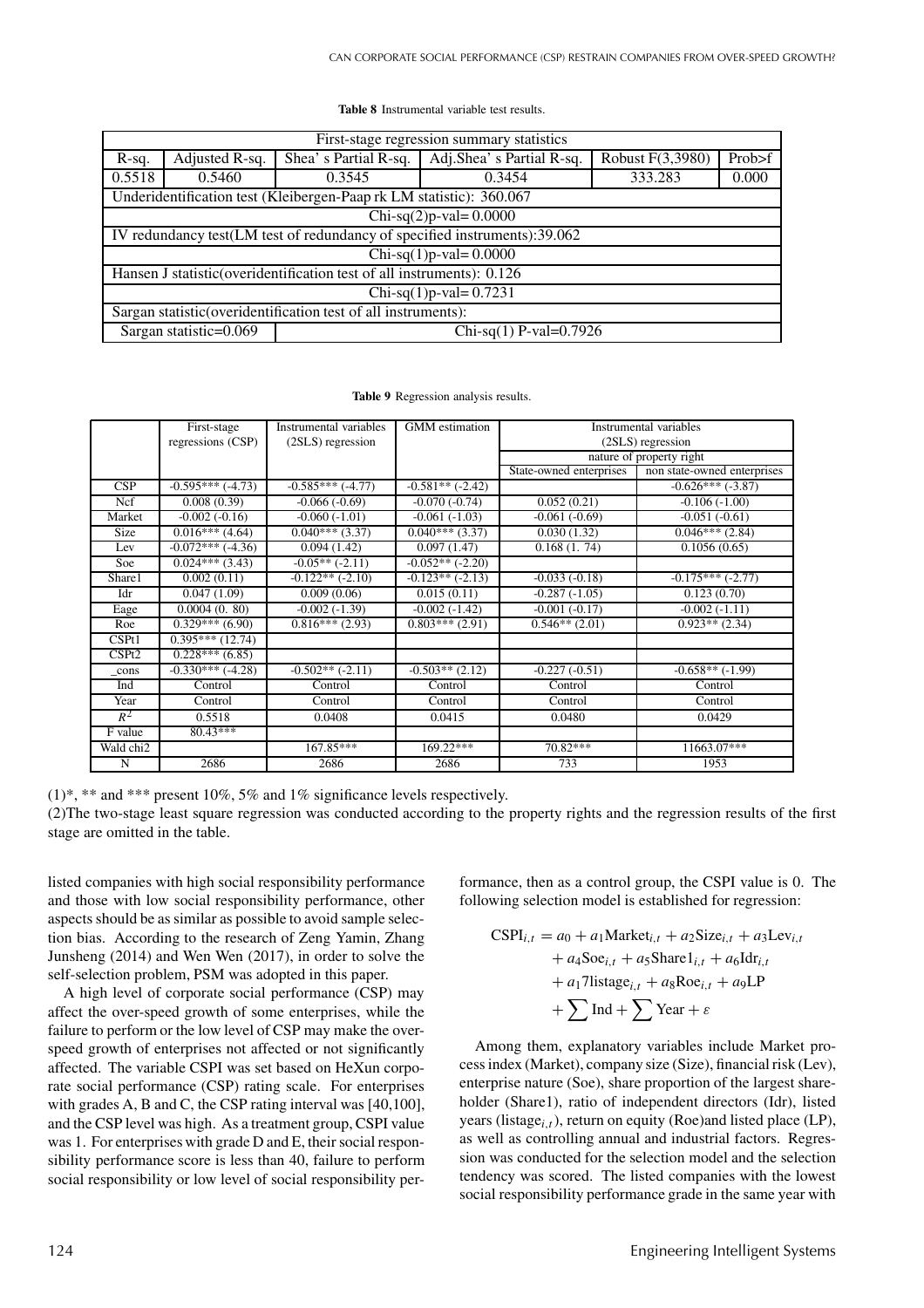| variable    |                   | mediation effect test model |                   |
|-------------|-------------------|-----------------------------|-------------------|
|             | Path A            | Path B                      | Path C            |
|             | (Overgrowth)      | (Invest)                    | (Overgrowth)      |
| <b>NCSP</b> | $0.584***(4.77)$  | $0.067***$ (3.98)           | $0.502***(4.77)$  |
| Invest      | $1.353***(3.61)$  |                             |                   |
| Ncf         | $-0.070(-0.74)$   | $-0.045***(-2.94)$          | $-0.008(-0.08)$   |
| Market      | $-0.061(-1.03)$   | $-0.022**(-2.25)$           | $-0.031(-0.55)$   |
| Size        | $0.040***$ (3.73) | $0.009***$ (4.36)           | $0.028**$ (2.50)  |
| Lev         | 0.097(1.47)       | 0.015(1.40)                 | 0.074(1.16)       |
| Soe         | $-0.052**(-2.20)$ | $-0.021***(-5.61)$          | $-0.021(-0.81)$   |
| Share1      | $-0.123**(-2.13)$ | 0.004(0.44)                 | $-0.127**(-2.23)$ |
| Idr         | 0.015(0.11)       | 0.026(1.05)                 | $-0.032(-0.24)$   |
| Eage        | $-0.002(-1.42)$   | $-0.001***(-2.81)$          | $-0.001(-0.76)$   |
| Roe         | $0.803***(2.91)$  | $0.093***(2.6)$             | $0.690***(2.73)$  |
| constant    | $-0.502**(-2.12)$ | $0.041(-0.83)$              | $-0.433*(-1.88)$  |
| Ind         | Control           | Control                     | Control           |
| Year        | Control           | Control                     | Control           |
| $R^2$       | 0.0415            | 0.1189                      | 0.0957            |
| Wald chi2   | 169.22***         | 522.84***                   | 182.32***         |
| N           | 2686              | 2708                        | 2686              |

**Table 10** GMM of mediation effect of Invest.



**Figure 3** The Pscore kernel density function before matching.

the closest probability score were searched for as the matched samples.

Because there are many comparable individuals in the control group, a pair of four matched within a caliper ( $\varepsilon = 0.005$ ) is used to improve the matching efficiency. The corresponding Pseudo  $R^2$  was 25.79%, the control group treatment effect ATT was -0.1389(T-stat=-4.16), which is significant at the  $1\%$ level. The kernel density function of the sample's tendency score (Pscore) before and after matching is shown in Figure 3 and Figure 4. It can be seen that the pattern of the first two groups of tendency score was different, possibly because the control group included the samples with large differences from the treatment group. In comparison, the trend of the kernel density function of the matched tendency score is similar, and the characteristics of all aspects converge. In addition, the balance of data was evaluated through the double t distribution test of single covariates and the reduction of standardized deviation before and after matching. It was found that after the balance analysis process, the deviation degree of all the conditional variables between the two groups decreased by 86.06% on average, and the P value of the matched samples increased, indicating that the conditional variables of the treatment group and the control group were basically consistent in distribution.

Regression analysis was performed for model 1. The PSM test results of CSP-Overgrowth are shown in Table 11. It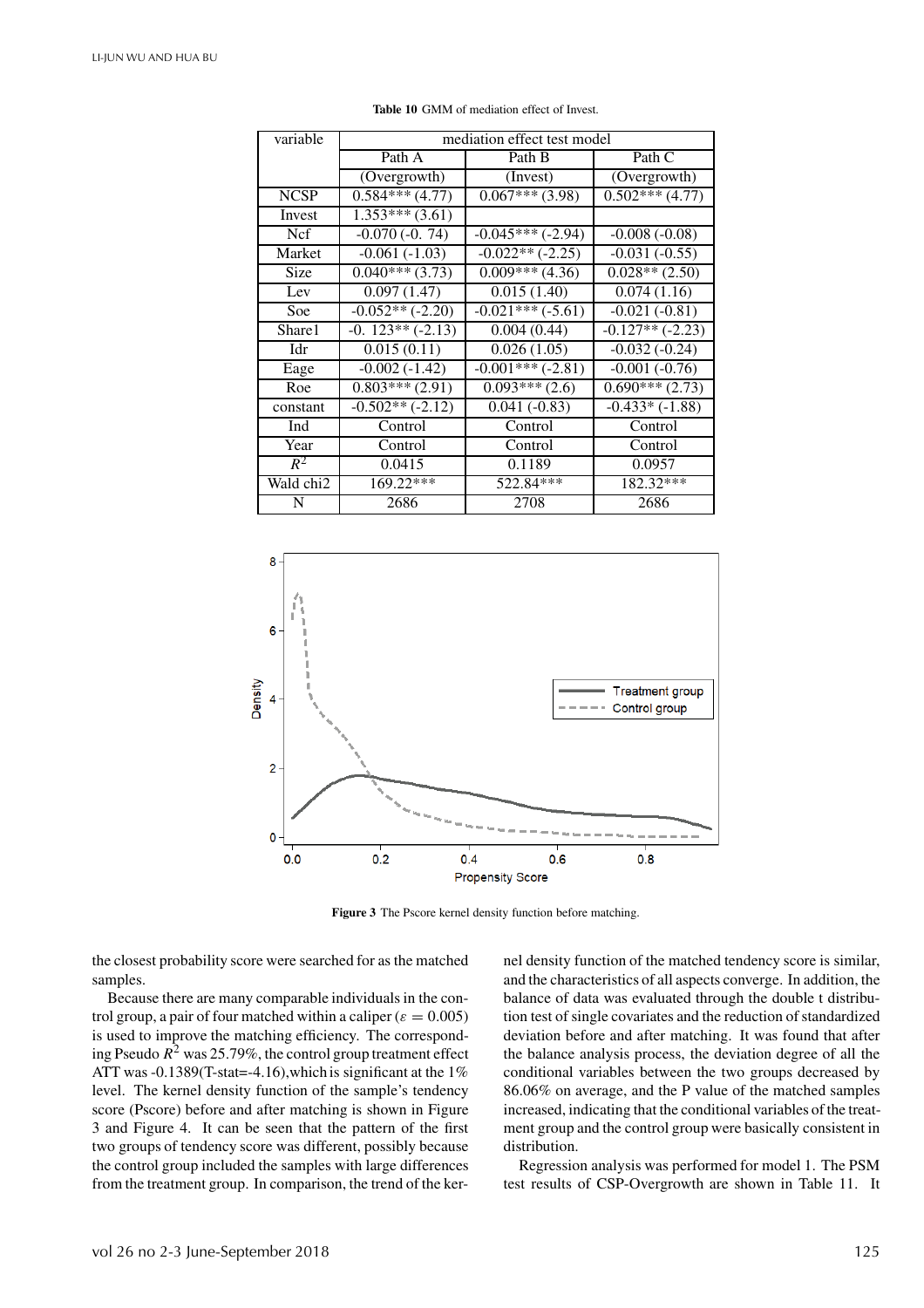

**Figure 4** The Pscore kernel density function after matching.

| variable     | $OLS$              |                             | fixed effects model random effects model | fixed effects model      |                     |  |  |  |
|--------------|--------------------|-----------------------------|------------------------------------------|--------------------------|---------------------|--|--|--|
|              |                    |                             |                                          | nature of property right |                     |  |  |  |
|              |                    |                             |                                          | state-owned              | non state-owned     |  |  |  |
|              |                    |                             |                                          | enterprise               | enterprises         |  |  |  |
| CSP          | $-0.510***(-7.63)$ | $-0.206***(-1.80)$          | $-0.468***(-5.92)$                       | $-0.255**(-1.97)$        | $-0.145(0.73)$      |  |  |  |
| Ncf          | 0.006(0.05)        | $0.393**$ (2.20)            | 0.114(0.91)                              | 0.196(0.74)              | 0.182(0.70)         |  |  |  |
| Market       | $-0.402***(-5.42)$ | $-1.01*$ ( $-1.94$ )        | $-0.486***$ $(-4.73)$                    | $-0.598(-0.97)$          | $-1.393*$ $(-1.65)$ |  |  |  |
| <b>Size</b>  | 0.012(0.81)        | $0.340***$ (7.04)           | $0.046**$ (2.37)                         | $0.462***(7.45)$         | $0.353***(4.51)$    |  |  |  |
| Lev          | $0.136**$ (1.45)   | 0.176(0.91)                 | 0.090(0.79)                              | $0.678***$ (2.84)        | $-0.160(-0.52)$     |  |  |  |
| Soe          | $-0.205***(-6.85)$ | 0.045(0.33)                 | $-0.237***$ $(-5.76)$                    |                          |                     |  |  |  |
| Share1       | 0.090(1.01)        | $\overline{0.997***$ (3.67) | 0.133(1.14)                              | 0.143(0.43)              | $1.39***(3.14)$     |  |  |  |
| Idr          | $0.432**$ (2.12)   | 0.381(0.84)                 | $\overline{0.463}$ (1.63)                | 0.418(0.80)              | 0.10(0.14)          |  |  |  |
| Eage         | $0.008***(2.86)$   | 0.058(0.34)                 | $\overline{0.010}$ *** (2.78)            | 0.049(0.34)              | 0.002(0.00)         |  |  |  |
| Roe          | $1.85***(9.81)$    | $2.40***$ (8.09)            | $2.31***$ (11.00)                        | $1.246***(3.38)$         | $3.497***$ (7.49)   |  |  |  |
| Ind          | Control            | Control                     | Control                                  | Control                  | Control             |  |  |  |
| Year         | Control            | Control                     | Control                                  | Control                  | Control             |  |  |  |
| constant     | 0.082(0.25)        | $-6.03***(-5.13)$           | $-0.824***$ (-2.92)                      | $-10.87***$ $(-4.43)$    | $-6.79(-0.55)$      |  |  |  |
| $R^2$        | 0.0667             | Within $= 0.0854$           | Within = $0.0462$                        | Within $= 0.0838$        | Within $= 0.1161$   |  |  |  |
| F value      | $9.16***$          | $10.20***$                  | $7.07***$                                | $8.05***$                |                     |  |  |  |
| N            | 4519               | 4519                        | 4519                                     | 2125                     | 2394                |  |  |  |
| F test       |                    |                             | $F(1981.2515) = 2.06$                    |                          |                     |  |  |  |
|              |                    | $Prob > F = 0.0000$         |                                          |                          |                     |  |  |  |
| Hausman Test |                    |                             | $chi2 = 158.13$                          |                          |                     |  |  |  |
|              |                    |                             | Prob $\ge$ chi $2 = 0.0000$              |                          |                     |  |  |  |

**Table 11** PSM test results of CSP-Overgrowth.

\*\* and \*\*\* present 10%, 5% and 1% significance levels respectively.

shows that for Model 1, it is still applicable to the fixed effect Model. The research hypothesis 1 put forward in this paper, that is, the performance of social responsibility has an inhibitory effect on the over-speed growth of enterprises, still holds. However, through the regression of the matched samples according to the property rights, the study found that the corporate social performance (CSP)of state-owned enterprises had a significant inhibitory effect on the over-speed growth of enterprises, while the corporate social performance (CSP) of non-state-owned enterprises had an inhibitory effect on the over-speed growth of enterprises, but it was not significant.

As the samples after the tendency score matching are close to a random sample, the results obtained will be more robust when the samples after matching are used for analysis. Therefore, the Model 1 was subjected to quantile regression using the matched samples. The quantile regression results of PSM samples are shown in Table 12. It indicates that after quantile 0.6, the CSP had a significant inhibitory effect on the over-speed growth of enterprises, which further indicated that the CSP had a significant inhibitory effect on the over-speed growth of the high quantile.

The matched sample is used to test the mediating effect of new investment expenditure and results are shown in table 13. The conclusion is consistent with the previous one and hypothesis 3 is verified.

The matched sample was used to test the regulatory effect of financial performance. The results are shown in Table 14. The conclusion consistent with the above, financial performance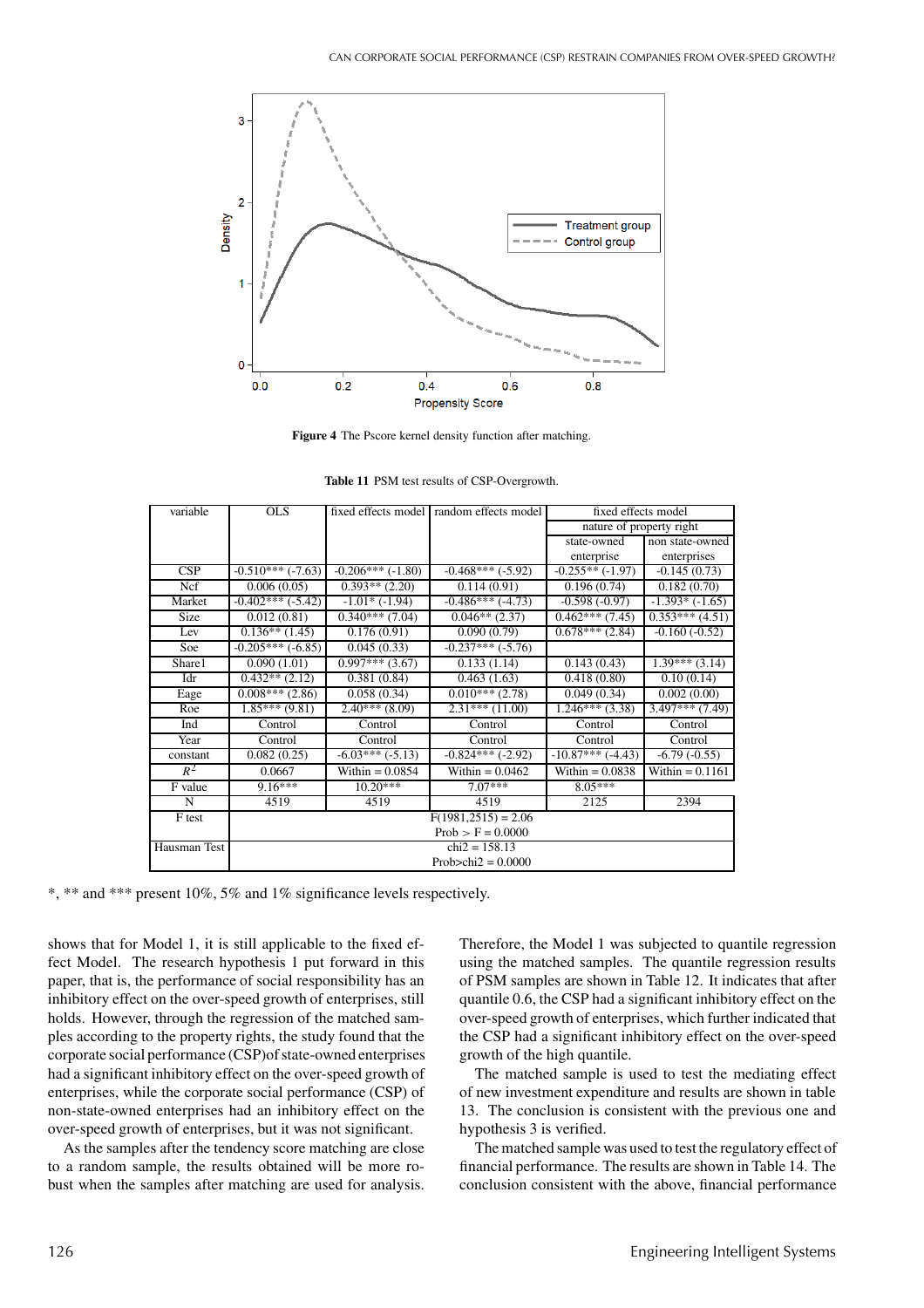#### **Table 12** Quantile regression results of PSM samples.

| variable |                           |                   |                         |                     | Quantile                |                            |                         |                        |                         |
|----------|---------------------------|-------------------|-------------------------|---------------------|-------------------------|----------------------------|-------------------------|------------------------|-------------------------|
|          | 0.1                       | 0.2               | 0.3                     | 0.4                 | 0.5                     | 0.6                        | 0.7                     | 0.8                    | 0.9                     |
| CSP      | $0.014**$ (2.15)          | 0.004(0.4)        | 0.00(0.24)              | $-0.001(-0.08)$     | $-0.02(-1.30)$          | $-0.045**(-2.16)$          | $-0.11***$ ( $-3.86$ )  | $-0.20**$<br>$(-4.64)$ | $-0.640***$ ( $-5.84$ ) |
| Ncf      | $-0.007(-0.52)$           | $-0.016(-0.97)$   | $-0.02$ $(-0.95)$       | $-0.014(-0.58)$     | $-0.03(-0.75)$          | $-0.02(-0.45)$             | 0.015(0.26)             | 0.05(0.54)             | 0.23(1.16)              |
| Market   | 0.002(0.29)               | $-0.009(-0.80)$   | $-0.01(-0.81)$          | $-0.023(-1.52)$     | $-0.034*$ $(-1.7)$      | $-0.04(-1.65)$             | $-0.10**$ (-2.45)       | $-0.20***(-3.30)$      | $-0.653***$ (-4.45)     |
| Size     | $-0.0002(0.14)$           | $-0.002(-1.00)$   | $-0.002(-0.86)$         | $-0.001(-0.33)$     | $-0.003(-0.72)$         | $-0.002(-0.37)$            | $-0.0002(-0.03)$        | $-0.01(-0.58)$         | 0.013(0.6)              |
| Lev      | $\overline{0.016}$ (1.46) | $0.03**$ (2.47)   | $0.04**$ (2.42)         | $0.064***(3.19)$    | $0.086***(3.38)$        | $\overline{0.1}$ ** (2.46) | $0.08*(1.92)$           | 0.10(1.43)             | 0.20(1.4)               |
| Soe      | $-0.015***$ (-4.22)       | $-0.03***(-6.19)$ | $-0.04***$<br>$(-7.57)$ | $-0.053***$ (-7.97) | $-0.06***$<br>$(-7.46)$ | $-0.08***$                 | $-0.11***$<br>$(-7.88)$ | $-0.12***(-5.07)$      | $-0.18***(-3.70)$       |
| Share1   | $-0.023**(-2.11)$         | $-0.02(-1.09)$    | $-0.014(-0.86)$         | $-0.033*(-1.59)$    | $-0.06*$ (-1.86)        | $-0.08**$<br>$(-2.54)$     | $-0.10**(-2.33)$        | $-0.06*(-0.93)$        | $-0.02(-0.14)$          |
| Idr      | 0.031(1.08)               | 0.052(1.51)       | 0.063(1.52)             | 0.065(1.14)         | 0.10(1.42)              | 0.10(1.24)                 | 0.06(0.61)              | 0.11(0.71)             | 0.60(1.31)              |
| Eage     | $-0.001**(-2.17)$         | $-0.001***(-3.2)$ | $-0.001***$ (-2.60)     | $-0.002***(-3.17)$  | $-0.003***(-2.72)$      | $-0.002**(-2.31)$          | $-0.002(-1.25)$         | 0.0004(0.20)           | $0.01**$ (1.96)         |
| Roe      | 0.032(1.44)               | $0.056*(1.90)$    | $0.09**$ (2.34)         | $0.101**$ (2.09)    | $0.182***$ (2.88)       | $0.30***$ (3.45)           | $0.44***$ (4.25)        | $0.93***$ (5.11)       | $2.50***(4.02)$         |
| constant | $0.07**$ (1.97)           | $0.165***(3.32)$  | $0.219***(3.72)$        | $0.248***$ (4.18)   | $0.36***(3.95)$         | $0.46***(3.65)$            | $0.56***(3.35)$         | $0.73***(3.16)$        | 0.39(0.68)              |
| Ind      | Control                   | Control           | Control                 | Control             | Control                 | Control                    | Control                 | Control                | Control                 |
| Year     | Control                   | Control           | Control                 | Control             | Control                 | Control                    | Control                 | Control                | Control                 |
| $R^2$    | 0.0101                    | 0.0152            | 0.0206                  | 0.0245              | 0.0283                  | 0.0321                     | 0.0352                  | 0.0393                 | 0.0653                  |
| N        | 4519                      | 4519              | 4519                    | 4519                | 4519                    | 4519                       | 4519                    | 4519                   | 4519                    |

**Table 13** CSP-Invest-Overgrowth Sobel-Goodman mediation Test of PSM samples.

| variable                        | mediation effect test model                 |                     |                  |                    |   |
|---------------------------------|---------------------------------------------|---------------------|------------------|--------------------|---|
|                                 | PathA                                       | PathB               |                  | PathC              |   |
|                                 | (Overgrowth)                                | (Invest)            |                  | (Overgrowth)       |   |
| <b>NCSP</b>                     | $0.461***(7.17)$                            | $0.027***(3.99)$    | $0.394***(6.34)$ |                    |   |
| Invest                          |                                             | $2.465***(17.95)$   |                  |                    |   |
| <b>Ncf</b>                      | $-0.039(-0.36)$                             | $-0.036***(-3.16)$  |                  | 0.05(0.49)         |   |
| Market                          | $-0.416***(-5.84)$                          | $-0.052***(-6.97)$  |                  | $-0.287***(-4.14)$ |   |
| Size                            | $-0.009(-0.61)$                             | $0.006***$ (3.89)   |                  | $-0.023*(-1.67)$   |   |
| Lev                             | $0.175*(1.95)$                              | $-0.012(-1.27)$     |                  | $0.205**$ (2.36)   |   |
| Soe                             | $-0.180***(-6.26)$                          | $-0.026***(-8.52)$  |                  | $-0.116***(-4.15)$ |   |
| Share1                          | 0.090(1.05)                                 | $0.002(-0.26)$      |                  | 0.096(1.16)        |   |
| Idr                             | 0.314(1.37)                                 | 0.004(0.15)         |                  | 0.305(1.38)        |   |
| Eage                            | $0.010***(3.76)$                            | $-0.001***$ (-4.54) |                  | $0.013***(5.11)$   |   |
| Roe                             | $\overline{1.77***$ (9.77)                  | $0.157***(8.20)$    |                  | $1.38***(7.84)$    |   |
| constant                        | $0.547*(1.75)$                              | 0.044(1.33)         |                  | 0.44(1.46)         |   |
| Ind                             | Control                                     | Control             |                  | Control            |   |
| Year                            | Control                                     | Control             |                  | Control            |   |
| $R^2$                           | 0.0693                                      | 0.1289              |                  | 0.1325             |   |
| F value                         | 9.43***                                     | $18.73***$          |                  | 18.78***           |   |
| ${\bf N}$                       | 4465                                        | 4465                |                  | 4465               |   |
|                                 | sobel                                       |                     | coef             | Z                  | p |
|                                 |                                             | 0.0668              | 3.894            | 0.000              |   |
|                                 | Proportion of total effect that is mediated | 0.1449              |                  |                    |   |
|                                 | Ratio of indirect to direct effect          | 0.1694              |                  |                    |   |
| Ratio of total to direct effect |                                             |                     | 1.1694           |                    |   |

\*, \*\* and \*\*\* present 10%, 5% and 1% significance levels respectively.

can enhance the inhibiting effect of CSP on enterprise's overspeed growth, and hypothesis 4 can be verified.

# **7. CONCLUSIONS AND IMPLICATIONS**

This study attempts to answer the following two questions: Will the fulfillment of social responsibility have some governance effect on the over-speed growth of enterprises? What is the role of new investment expenditure in the governance path of corporate social responsibility for over-speed growth? This paper takes the data of Chinese listed companies (A-shares in Shanghai and Shenzhen) from 2010 to 2017 as the research sample. It was found that CSP has a significant inhibitory effect on over-speed growth. Further analysis by quantile regression showed that CSP had limited inhibitory effect on over-speed growth of the lower quantile, but had significant inhibitory effect on the higher quantile. The state-owned enterprises that fulfill their social responsibilities in the current period can significantly inhibited the over-speed growth of enterprises. The CSP will negatively affect the mediated variable (variable new investment and expenditure of enterprises) and reduce the over-speed growth of enterprises. Financial per-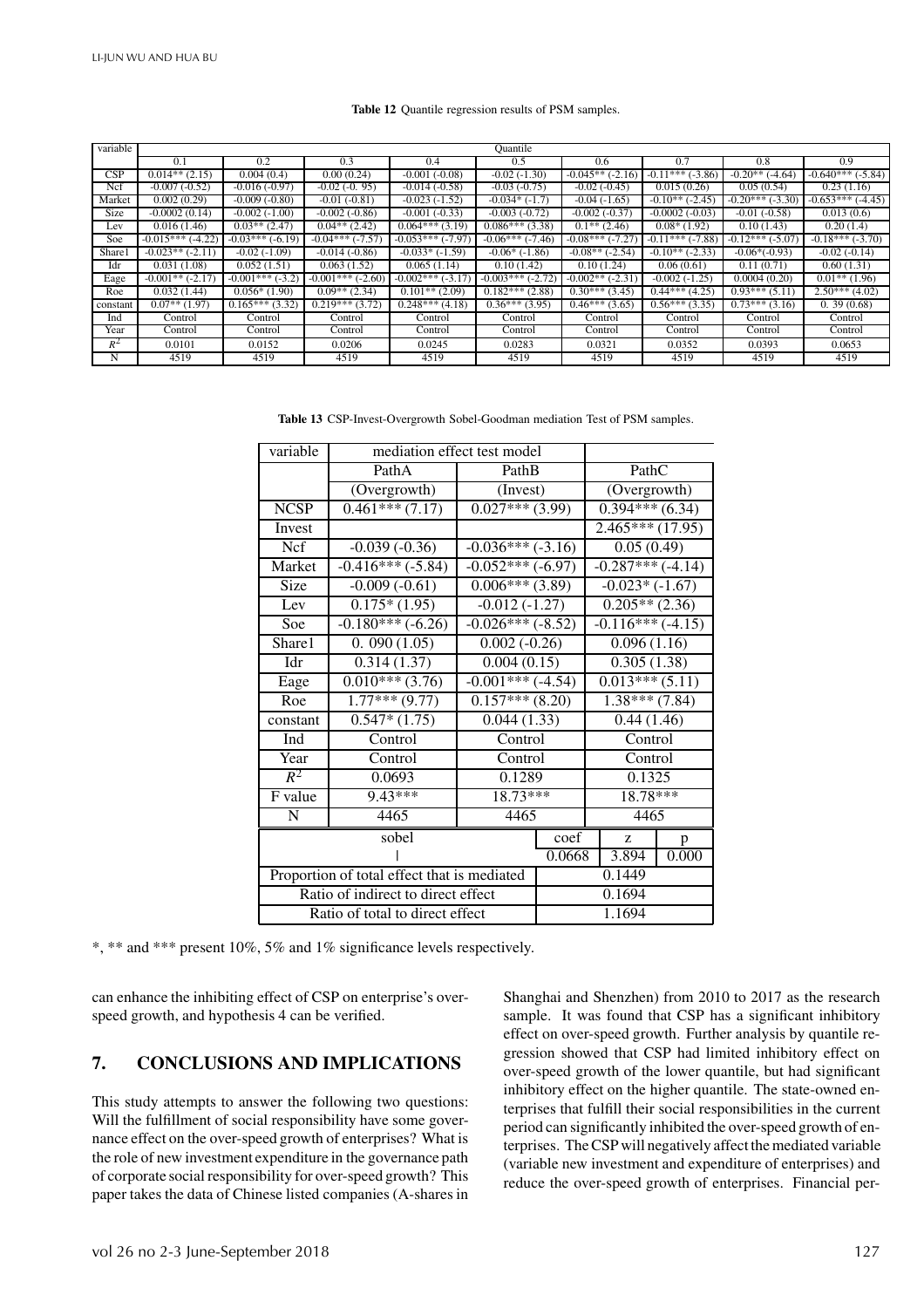| variable         | regulatory effect test model |                    |  |
|------------------|------------------------------|--------------------|--|
|                  | Model A                      | Model B            |  |
|                  | (Overgrowth)                 | (Overgrowth)       |  |
| CSP              | $-0.394***(-6.34)$           | $-0.398***(-6.40)$ |  |
| Roe              | $1.38***(7.84)$              | $1.428***(8.10)$   |  |
| $CSP \times Roe$ |                              | $-2.773***(-3.14)$ |  |
| Invest           | $2.465***(17.95)$            | $2.438***(17.75)$  |  |
| <b>Ncf</b>       | 0.050(0.48)                  | 0.046(0.44)        |  |
| Market           | $-0.287***(-4.14)$           | $-0.289***(-4.19)$ |  |
| Size             | $-0.023*(-1.67)$             | $-0.021(-1.51)$    |  |
| Lev              | $0.206**$ (2.36)             | $0.201**$ (2.31)   |  |
| Soe              | $-0.116***(-4.15)$           | $-0.118***(-4.20)$ |  |
| Share1           | 0.096(1.16)                  | 0.087(1.05)        |  |
| Idr              | $0.305*(1.38)$               | $0.305**$ (1.38)   |  |
| Eage             | $0.013***(5.11)$             | $0.012***(5.03)$   |  |
| constant         | 0.439(1.46)                  | 0.410(1.36)        |  |
| Ind              | Control                      | Control            |  |
| Year             | Control                      | Control            |  |
| $R^2$            | 0.1325                       | 0.1347             |  |
| F value          | 18.78***                     | $18.63***$         |  |
| N                | 4465                         | 4465               |  |

**Table 14** Regulatory effect test of Roe.

\*, \*\* and \*\*\* present 10%, 5% and 1% significance levels respectively.

formance plays a positive regulating role between CSP and over-speed growth. That is, with the improvement of financial performance, the inhibiting effect of CSP on over-speed growth will be enhanced. The above conclusion is still valid after using PSM, a two stage least square method of instrumental variable and a GMM for the robustness test.

## **REFERENCES**

- 1. Wood D J.Corporate Social Performance Revisited[J].Academy of Management Review,1991,16(4):691-718.
- 2. Margolis, Joshua D. and Elfenbein, Hillary Anger and Walsh, James P., Does it Pay to Be Good...And Does it Matter? A Meta-Analysis of the Relationship between Corporate Social and Financial Performance (March 1, 2009). Available at SSRN: https://ssrn.com/abstract=1866371 or http://dx.doi.org/10.2139/ssrn.1866371
- 3. Liu Yuhuan,Jing Runtian. Can corporate social responsibility improve financial performance? Literature review and theoretical framework[J]. Journal of foreign economics and management, 2014, 36(12):72-80.
- 4. Mohammed Benlemlih, Mohammad Bitar. Corporate Social Responsibility and Investment Efficiency [J]. Journal of Business Ethics,2018,148(3): 647–671.
- 5. Cao Yayong Yu Lili. Government Control, Corporate Social Responsibility and Investment Efficiency:Samples of the Listed Companies during 2009-2011 [J]. Reform, 2013(7):127-135.
- 6. EI Ghoul S,Guedhami O, Chuck CYK, Dev R M. Does Corporate Social Responsibility Affect the Cost of Capital? [J]. Journal of Banking & Finance,2011,35(9):2388-2406.
- 7. Wu S W,Lin F Y, Wu C M. Corporate Social Responsibility and Cost of Capital: An Empirical Study of the Taiwan Stock Market [J]. Emerging Markets Finance & Trade,2014,50(Supplement):107-120.
- 8. Benlemlih M. Corporate Social Responsibility and Firm Debt Maturity[J]. Journal of Business Ethics, 2017, 144(3) : 491–517.
- 9. Xiao Xiang,Sun Xiaolin. The impact of corporate social responsibility on financing constraints [J].Statistical Research, 2013(6):106-107.
- 10. Huang Jianyuan, JIN Yue . Study on the Effect on the Cost of Equity Capital of Corporate –Based on Corporate Social Responsibility Report and Verification [J]. Industrial Economics Research, 2016(2):87-95.
- 11. Tae Hee Choi,Jinhan Pae. Business Ethics and Financial Reporting Quality: Evidence from Korea[J]. Journal of Business Ethics, 2011,Volume103,(2):pp403-427.
- 12. Cho S Y, Lee C, Pfeiffer R J J. Corporate Social Responsibility Performance and Information Asymmetry [J]. Journal of Accounting and Public Policy,2013,32(1):71-83.
- 13. J Cui,H Jo,H Na.Does corporate social responsibility reduce information asymmetry? [J]. Journal of Banking and Finance,2012,148(3): 549-572.
- 14. Higgins R C. How Much Growth Can a Firm Afford[J]. Financial Management,1977,6(3):473-481.
- 15. Zhou N, Park S H, Ungson G R. Profitable Growth:Avoiding the "Growth Fetish" in Emerging Markets [J]. Business Horizons,2013,56(4):473-481.
- 16. Zhang Tao;CHEN Ti-biao;LIU Ting. The Interaction between Firm Growth and Profitability: An Analysis Based on China Industry Business Performance Data [J]. Journal of Jiangxi University of Finance and Economics, 2016(3):3-19.
- 17. Zhou Langbo, YANG Qiong . Effect of corporate growth on financial flexibility: empirical evidence based on listed companies in manufacturing industry[J]. Journal of Central South Huiversity: Social Science, 2014(3):33-38.
- 18. Cui Xue-gang,Wang Li-yan, Xu Hong. Over-speed Growth, Financial Crisis and Risk Forecasting[J]. Accounting Research, 2007(12):55-63.